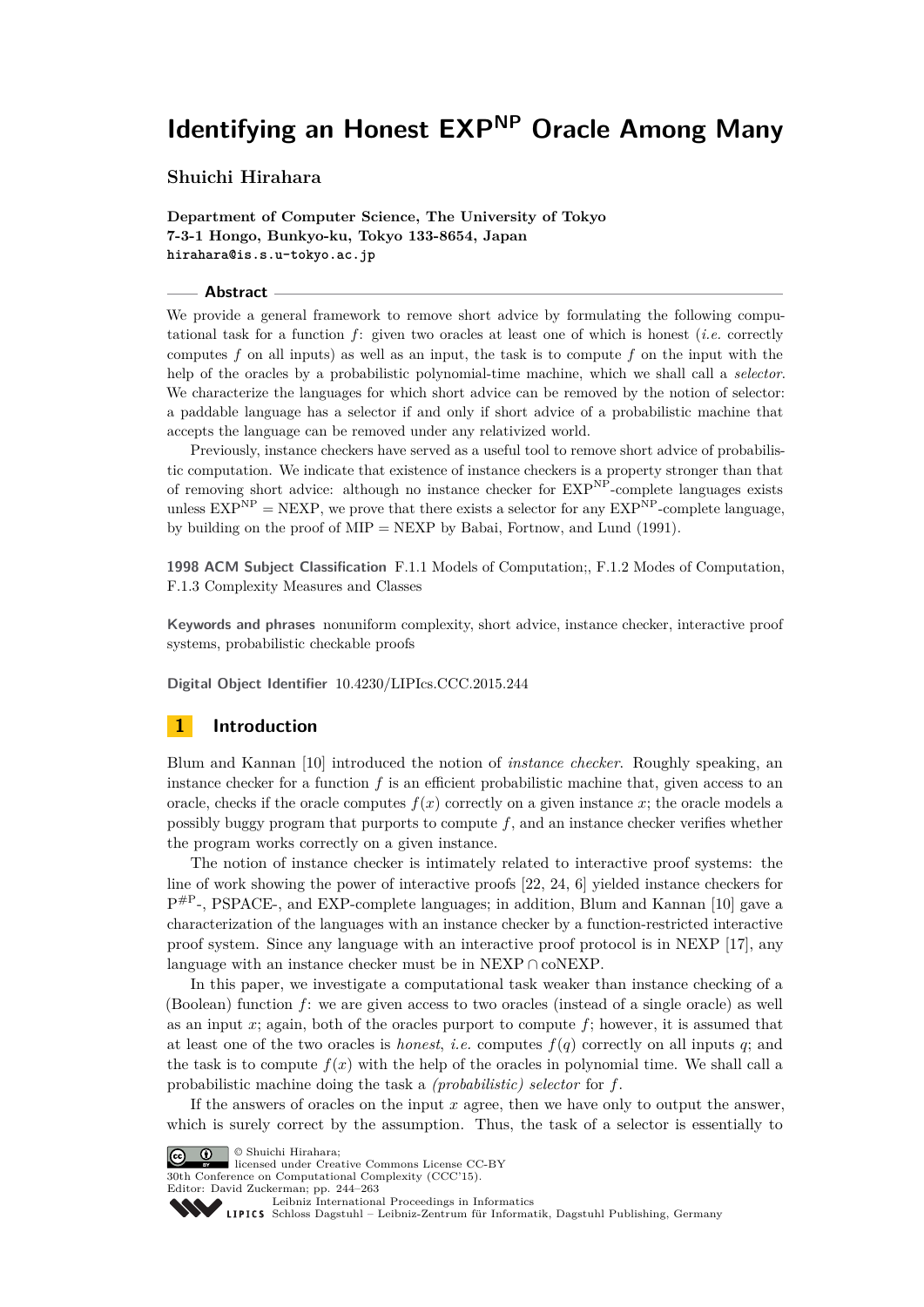identify the honest oracle when two oracles disagree on *x* (*i.e.* one of the oracles asserts that  $f(x) = 0$ , whereas the other asserts that  $f(x) = 1$ .

Our main result shows that there exists a selector for  $\text{EXP}^{\text{NP}}$ -complete languages. We also show that the notion of selector does not change even if there are one honest oracle and polynomially many dishonest oracles. Thus, these results can be encapsulated in the following phrase: "identifying an honest oracle among many is *strictly* weaker than instance checking unless  $EXP<sup>NP</sup> = NEXP$ .

Although the task is weaker than instance checking, a situation in which one may assume existence of an honest oracle naturally arises out of computation with advice: Suppose, for example, that a (paddable) language *L* is computed by a probabilistic machine *M* with advice of one bit. We regard M with advice 0 and 1 as two oracles  $A_0$  and  $A_1$ , respectively. By the definition of advice, either  $A_0$  or  $A_1$  is honest on all the inputs (of the same length). Thus, the advice of one bit can be removed if *L* has a selector. We can in fact remove advice of size  $O(\log n)$ , since a selector can identify an honest oracle among polynomially many oracles.

### **1.1 Removing Short Advice for Probabilistic Computation**

In early work as to removing short advice for probabilistic computation, Trevisan and Vadhan [\[25\]](#page-19-3) gave an insight into the potential of instance checkability: they demonstrated that instance checkability can be exploited to remove short advice. Based on the existence of an instance checker for EXP-complete languages, they showed a quantitative tradeoff from a uniform worst-case-hardness assumption (*i.e.* EXP  $\nsubseteq$  BPTIME $(t(n^{O(1)})))$  to averagecase hardness of EXP (*i.e.* EXP contains languages that cannot be solved by probabilistic computation on a fraction better than  $\frac{1}{2} + \frac{1}{t}$  of inputs in time *t*).

They also argued that their result cannot be obtained via *black-box uniform reductions*. Typical constructions of a worst-case to average-case connection are based on the following scheme: we convert a function  $f$  into another function  $f'$ , which is an error-correcting code of *f*; if we have a "black-box" algorithm that computes  $f'$  on a fraction greater than  $\frac{1}{2} + \epsilon$  of the inputs, then a probabilistic machine that takes advice can compute *f* on all inputs by decoding  $f'$ . Since it is impossible to uniquely decode  $f'$  for small  $\epsilon$ , the advice is used to identify *f* and is provably indispensable.

Indeed, it was the instance checkability of EXP-complete languages that broke the blackbox construction in the proof of Trevisan and Vadhan; the instance checkability enabled them to remove advice of logarithmic size. Therefore, it will be helpful for future research to closely understand the property that they actually exploited.

Subsequent to their work, instance checkability has since been exploited to cope with short advice for probabilistic computation: for example, Barak [\[7\]](#page-18-3) proved the first hierarchy theorem for probabilistic computation with short advice; Buhrman, Fortnow, and Santhanam [\[12\]](#page-18-4) unconditionally separated BPEXP from BPP with advice of subpolynomial size; and Buhrman, Fortnow, Koucký, and Loff [\[11\]](#page-18-5) gave some evidences that a deterministic efficient computation with oracle access to the set of Kolmogorov-random strings can be simulated by a probabilistic efficient computation.

# **1.2 Our Results**

In fact, the notion of selector captures a property of removing short advice:

<span id="page-1-0"></span> $\triangleright$  **Theorem 1.1.** Let L be an arbitrary paddable language. The following are equivalent:

- **1.** *There exists a selector for L.*
- **2.** For any oracle  $R \subseteq \{0,1\}^*$ , it holds that  $L \in \text{BPP}^R$ // log *implies*  $L \in \text{BPP}^R$ .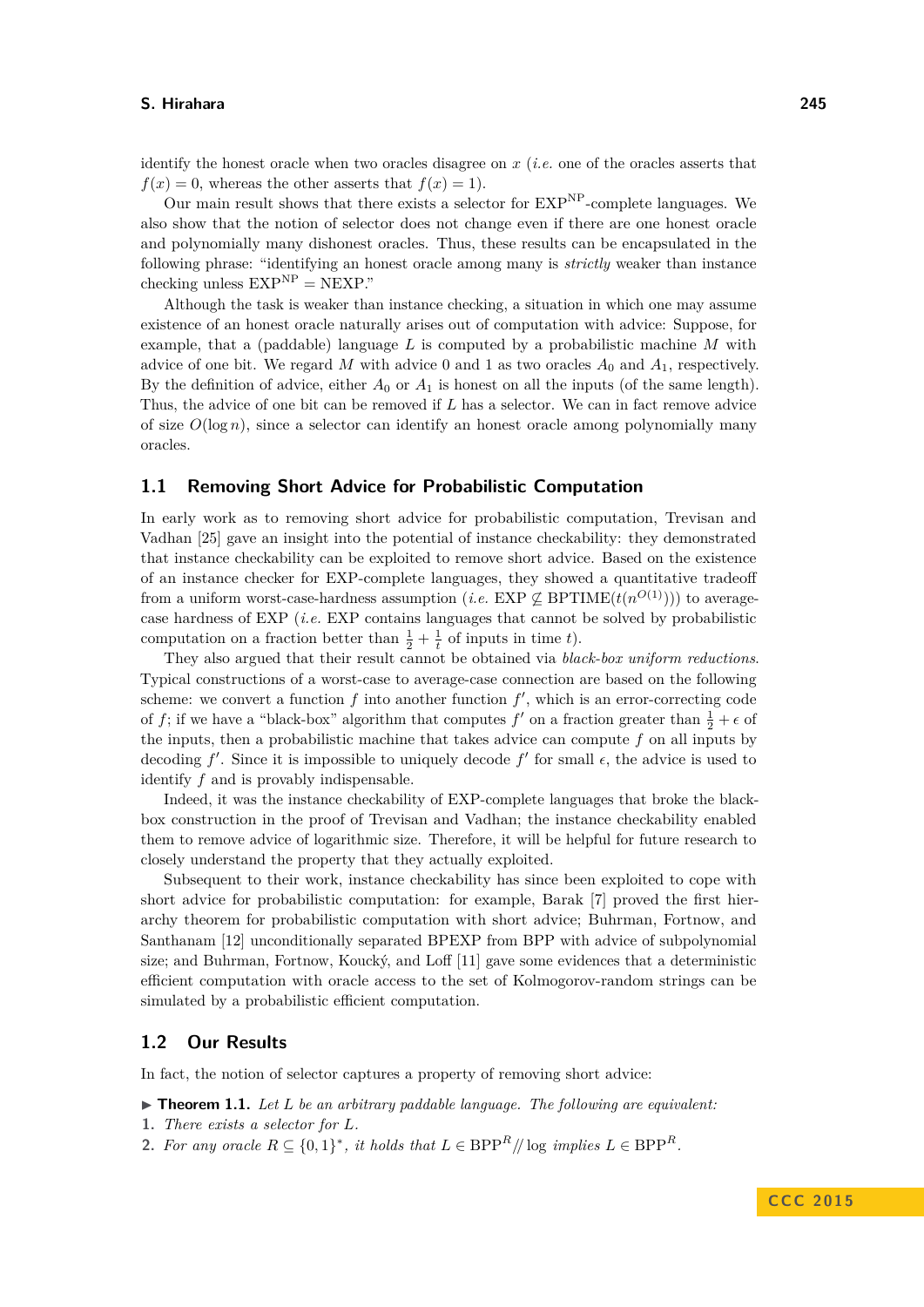That is, a paddable language has a selector if and only if short advice can be removed under any relativized world. ("//" means advice that can depend on coin flips of probabilistic machines as well as input length [\[25\]](#page-19-3).)

In addition, we construct a selector for  $\text{EXP}^{\text{NP}}$ -complete languages, thereby indicating an essential difference between selectors and instance checkers. We also give an upper bound on the languages with a selector:

# <span id="page-2-0"></span>▶ Theorem 1.2 (Main Theorem).

<span id="page-2-1"></span>**1.** *Every* EXPNP*-complete language has a selector.*

<span id="page-2-5"></span>**2.** *Any language with a selector is in*  $S_2^{exp}$  (which is an exponential-time analogue of  $S_2^p$ ).

Thus, existence of an instance checker is a property stronger than that of removing short advice (or, equivalently, existence of a selector): although no instance checker for  $EXP<sup>NP</sup>$ -complete languages exists unless  $EXP<sup>NP</sup>$  = NEXP, short advice of a probabilistic machine that accepts  $EXP<sup>NP</sup>$ -complete languages can be removed.

# **Our Techniques**

The most technical part of this paper is a proof of the main theorem (Theorem [1.2,](#page-2-0) Part [1\)](#page-2-1). In order to construct a selector for  $EXP^{\overrightarrow{NP}}$ -complete languages, we build on the proof of  $MIP = NEXP$  by Babai, Fortnow, and Lund [\[6\]](#page-18-1). As pointed out by Gábor Tardos in the paper [\[6\]](#page-18-1), the complexity of honest provers of the interactive proof system for NEXP-complete languages can be bounded above by  $EXP<sup>NP</sup>$ . We crucially use this fact to check satisfiability of an exponential-sized formula with the help of an EXPNP-complete oracle. We also compare two exponential-sized strings by performing a binary search.

Thanks to plenty of machinery that has been cultivated together with interactive proof systems, program checking, and PCPs, we can prove the main theorem by careful combinations of such machinery. For example, we exploit a multilinearity test [\[6\]](#page-18-1) and the self-correction of low-degree polynomials [\[8,](#page-18-6) [21\]](#page-19-4).

Due to the usage of arithmetization, we suspect that our proof of the main theorem does algebrize [\[1\]](#page-18-7) but does not relativize.

### **Variants of Selectors**

We also investigate other variants of selectors: a *deterministic selector* and a *nonadaptive deterministic selector*. We focus on the "suprema" of the languages with a selector, namely, upper bounds on these languages and existence of a selector for languages complete for a complexity class that is close to the upper bounds. (Note that the languages with a selector are not necessarily closed downward. For example, although NEXP  $\subseteq$  EXP<sup>NP</sup>, we do not know whether NEXP-complete languages have a selector or not.)

For a nonadaptive deterministic selector, we prove polynomial-time analogues of Theorem [1.2:](#page-2-0)

### <span id="page-2-2"></span>▶ Theorem 1.3.

- <span id="page-2-3"></span>**1.** *Every* P NP*-complete language has a nonadaptive deterministic selector.*
- <span id="page-2-4"></span>**2.** *Any language with a nonadaptive deterministic selector is in*  $S_2^p$ *.*

The proofs of this theorem will clearly illustrate the basic ideas for Theorem [1.2.](#page-2-0)

Notice that  $P^{NP}$  is close to the upper bound  $S_2^p$  since  $P^{NP} \subseteq S_2^p \subseteq ZPP^{NP}$  [\[23,](#page-19-5) [14\]](#page-18-8). (Under suitable hardness assumptions, it holds that  $P^{NP} = S_2^P$  by derandomization [\[19\]](#page-19-6).)

For a deterministic selector, the supremum is PSPACE: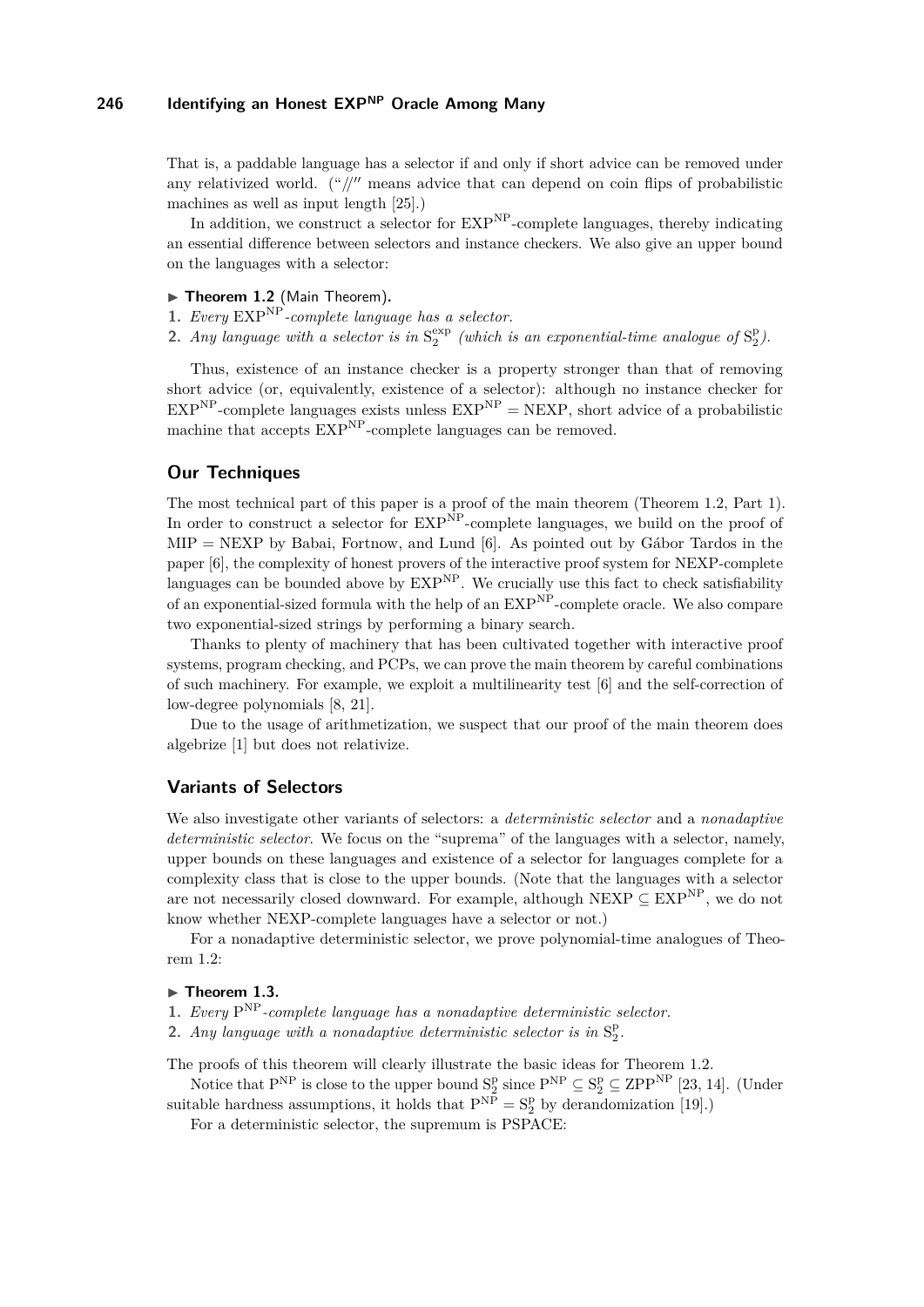#### <span id="page-3-3"></span> $\blacktriangleright$  Theorem 1.4.

- <span id="page-3-4"></span>**1.** *Every* PSPACE*-complete language has a deterministic selector. More generally, any downward self-reducible language has a deterministic selector.*
- <span id="page-3-5"></span>**2.** *Any language with a deterministic selector is in* PSPACE*.*

As with Theorem [1.1,](#page-1-0) a property of removing short advice for deterministic computation can be characterized by existence of a deterministic selector:

<span id="page-3-1"></span> $\triangleright$  **Theorem 1.5.** Let L be an arbitrary paddable language. The following are equivalent:

- **1.** *There exists a deterministic selector for L.*
- 2. For any oracle  $R \subseteq \{0,1\}^*$ , it holds that  $L \in \mathbb{P}^R$ / $\log$  *implies*  $L \in \mathbb{P}^R$ .

### **1.3 Comparison with Prior Work**

In seminal work by Karp and Lipton [\[18\]](#page-18-9) as to collapses of a uniform class contained in a nonuniform class, it was shown that  $NP \subseteq P/\log$  implies  $NP \subseteq P$  and  $PSPACE \subseteq P/\log$ implies PSPACE  $\subseteq$  P. These results are essentially equivalent to the existence of deterministic selectors for NP- and PSPACE-complete languages, respectively.

Fortnow and Klivans [\[16\]](#page-18-10) observed that NEXP ⊆ BPP*//* log implies NEXP = BPP by combining previous results. Similarly, it is folklore that  $EXP^{NP} \subseteq BPP//$  log implies  $EXP<sup>NP</sup> = BPP$ . This follows by combining the result by Buhrman and Homer [\[13\]](#page-18-11) stating that  $EXP<sup>NP</sup> \subset EXP/poly$  implies  $EXP<sup>NP</sup> = EXP$ , the existence of an instance checker (or a selector) for EXP-complete languages, and  $BPP/\ell$  log  $\subseteq P/\text{poly}$  (see [\[16\]](#page-18-10)).

We clarify the differences between the folklore and our results in two respects. First, our results can be relativized on the right-hand side. Second, selectors can be used to quantitatively remove advice of logarithmic size: if we allow a machine to run in time *t* (instead of polynomial time), then advice of size log *t* can be removed.

<span id="page-3-2"></span>▶ Corollary 1.6 (Analogous to Proposition 5.6 in [\[25\]](#page-19-3)). *There are an* EXP<sup>NP</sup>-complete *language L* and a constant  $d \in \mathbb{N}$  such that, for any nice time bound<sup>[1](#page-3-0)</sup>  $t: \mathbb{N} \to \mathbb{N}$  and any *oracle*  $R \subseteq \{0,1\}^*$ , if  $L \in \text{BPTIME}^R(t(n))/\log t(n)$  then  $L \in \text{BPTIME}^R(t(n^d))$ .

We mention in passing that, by substituting selectors for instance checkers in the proofs of Trevisan and Vadhan [\[25\]](#page-19-3), one can obtain a quantitative tradeoff from a uniform worstcase-hardness assumption on  $\mathrm{EXP}^{\mathrm{NP}}$  to a uniform average-case hardness of  $\mathrm{EXP}^{\mathrm{NP}}$  (see [\[25,](#page-19-3) Theorem 5.7]).

# **1.4 Application: Random Strings vs. Randomized Computation**

In Section [6,](#page-17-0) we will give another application in order to demonstrate usefulness of the notion of selector, by simply substituting selectors for instance checkers in the previous work by Buhrman, Fortnow, Koucký, and Loff [\[11\]](#page-18-5).

They tried to show that a deterministic polynomial-time computation with oracle access to the set of Kolmogorov-random strings is, in some sense, equivalent to a probabilistic polynomial-time computation; they modeled oracle access to the set of Kolmogorov-random strings as advice strings of high nonuniform complexity. Although the nonuniform complexity of the advice strings is required to be much higher than that of Kolmogorov-random strings, they showed, as a partial result, that if a language *L* can be solved in deterministic polynomial

<span id="page-3-0"></span><sup>&</sup>lt;sup>1</sup> Although the definition of a *nice time bound* is the same as in [\[25\]](#page-19-3), we note that the condition  $t(n) \leq 2^n$ is not needed here.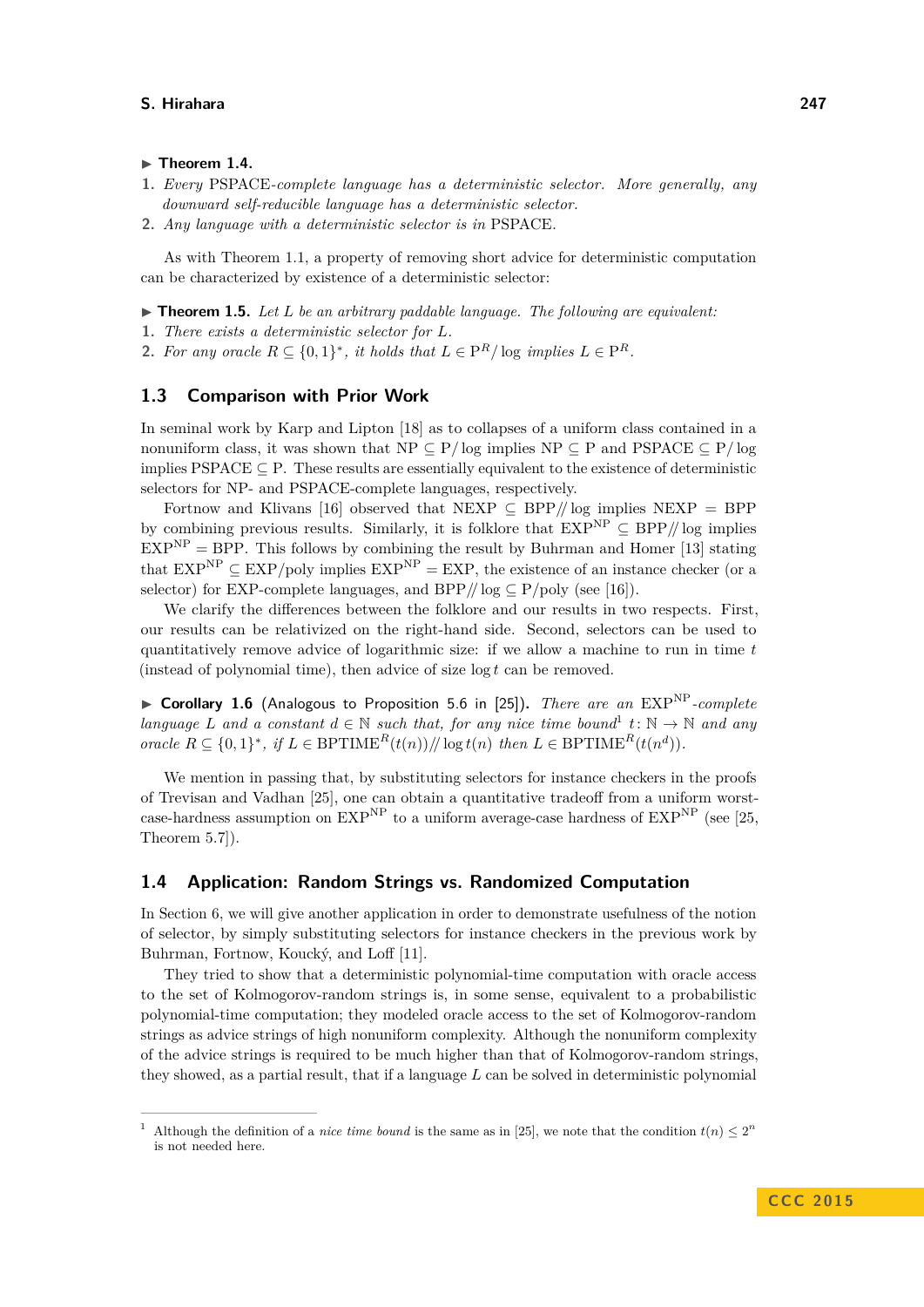time with high nonuniform advice, then *L* is in BPP with advice of almost linear size [\[11,](#page-18-5) Theorem 13].

Because the goal is to show that *L* is in BPP *without* any advice, they further observed that one can dispense with the advice of almost linear size if there exists an instance checker for *L*. From this observation, they showed that, for any class  $C \in \{NP, P^{HP}, PSPACE, EXP\}$ , if some  $C$ -complete language can be solved in deterministic polynomial time with high nonuniform advice, then  $C \subseteq BPP$  [\[11,](#page-18-5) Theorem 15].

In fact, they proved this result by analyzing the two cases: For  $C \in \{P^{\#P}, PSPACE, P^{\#P}\}$  $EXP$ , they used an instance checker for  $C$ -complete languages, whose existence was shown by [\[22,](#page-19-0) [24,](#page-19-1) [6\]](#page-18-1); Unfortunately, because it is not known whether NP-complete languages have instance checkers or not, they needed to prove the result in another way solely for  $C = NP$ .

The notion of selector, however, enables us to show the result in a unified way and to extend the result from  ${NP, P^{#P}, PSPACE, EXP}$  to any classes whose complete languages have a selector. Given the fact that many languages have selectors (*e.g.* languages with instance checkers and downward self-reducible languages), it becomes more plausible that we can dispense with the advice of almost linear size; thereby we slightly strengthen the connection between Kolmogorov-random strings and randomized computation.

### **Organization**

In Section [2,](#page-4-0) we give formal definitions, common properties of selectors, and a proof of Theorem [1.1.](#page-1-0) Sections [3,](#page-8-0) [4,](#page-9-0) and [5](#page-15-0) are devoted to investigating nonadaptive deterministic selectors, probabilistic selectors, and deterministic selectors, respectively. We mention some possible directions for future work in Section [7.](#page-17-1)

### **Preliminaries and Notations**

We assume that the reader is familiar with basics of computational complexity (*e.g.* [\[2\]](#page-18-12)).

For a Turing machine *M*, let  $M(x)$  denote the output of *M* on input  $x \in \{0,1\}^*$ . For an oracle Turing machine *M* and oracles  $A_0, A_1 \subseteq \{0,1\}^*$ , let  $M^{A_0, A_1}$  represent a machine equipped with access to oracle  $A \subseteq \{0,1\}^*$  such that  $A(i \cdot q) = A_i(q)$ , for each  $i \in \{0,1\}$  and for any  $q \in \{0,1\}^*$ . We identify false and true with 0 and 1, respectively. We also identify a language  $L \subseteq \{0,1\}^*$  with its characteristic function from  $\{0,1\}^*$  to  $\{0,1\}$ . For a Boolean formula  $\varphi$  in *n* variables, we abuse notation and write  $\varphi$ :  $\{0,1\}^n \to \{0,1\}$ .

We say that a language *L* is paddable if there exists a polynomial-time machine that, on input  $(x, 1<sup>m</sup>)$  where  $x \in \{0, 1\}^n$  and  $n \leq m$ , outputs a string *y* of length *m* such that  $y \in L$ if and only if  $x \in L$ .

# <span id="page-4-0"></span>**2 Definitions and Common Properties of Selectors**

In this section, we give formal definitions of selectors and show common properties that all types of selectors have. First, we define a probabilistic selector:

<span id="page-4-1"></span>▶ **Definition 2.1** (Probabilistic Selector). A *(probabilistic) selector S* for a language  $L \subseteq \{0,1\}^*$ is a probabilistic polynomial-time oracle Turing machine which computes *L* with high probability, given arbitrary two oracles  $A_0, A_1 \subseteq \{0,1\}^*$  such that  $A_0$  or  $A_1$  is equal to *L*. That is, for any input  $x \in \{0,1\}^*$  and oracles  $A_0, A_1 \subseteq \{0,1\}^*$ ,

$$
L \in \{A_0, A_1\} \implies \Pr[S^{A_0, A_1}(x) = L(x)] \ge \frac{2}{3},
$$

where the probability is taken over coin flips of *S*.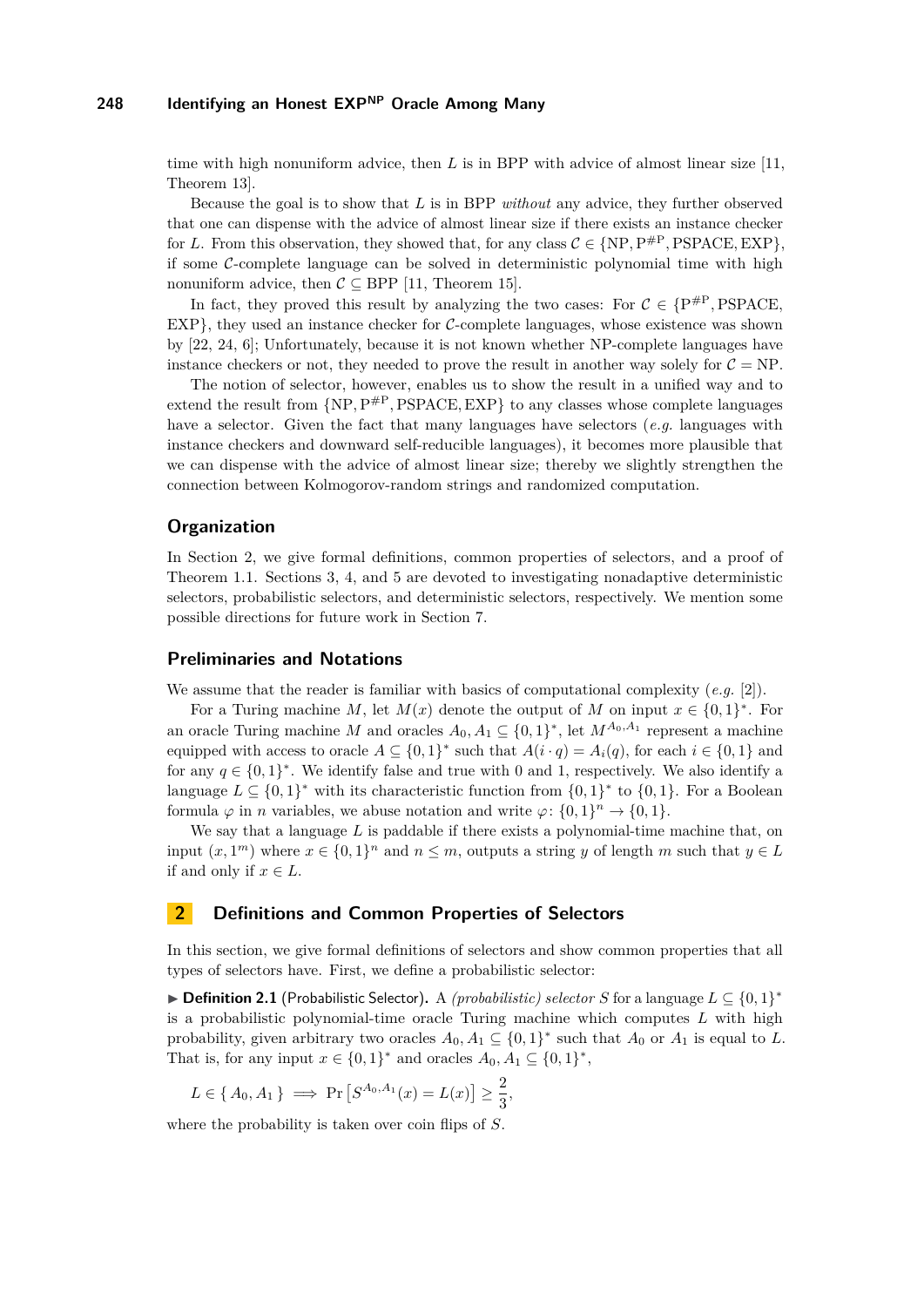Note that the success probability  $\frac{2}{3}$  in Definition [2.1](#page-4-1) can be enhanced by repetitions. We often abbreviate a probabilistic selector as a selector.

An oracle equal to *L* is said to be *honest*; otherwise it is said to be *dishonest*.

Next, we define a deterministic selector and a nonadaptive deterministic selector:

▶ **Definition 2.2** (Deterministic Selector). A *deterministic selector* for a language *L* is a deterministic polynomial-time oracle machine *S* such that  $S^{L,X}(x) = S^{X,L}(x) = L(x)$  for any oracle  $X \subseteq \{0,1\}^*$  and for any input  $x \in \{0,1\}^*$ .

I **Definition 2.3** (Nonadaptive Deterministic Selector)**.** A *nonadaptive deterministic selector S* for a language *L* is a deterministic polynomial-time oracle machine such that

- $S^{L,X}(x) = S^{X,L}(x) = L(x)$  for any oracle  $X \subseteq \{0,1\}^*$  and any input  $x \in \{0,1\}^*$ , and
- *S* is nonadaptive, *i.e.* there exists a polynomial-time machine which, on input  $x \in \{0,1\}^*$ , outputs the query set  $Q(x)$  of all the queries that *S* makes to either of the oracles.

We state a useful structural property:

<span id="page-5-1"></span>▶ **Proposition 2.4.** *The class of the languages with a selector is closed under polynomial-time Turing equivalence. Namely,*  $L_1 \leq^p_T L_2$  *and*  $L_2 \leq^p_T L_1$  *imply that if*  $L_1$  *has a selector then so does L*2*.*

*In particular, it is closed under complement. Moreover, for any complexity class* C*, if a* specific C*-complete language has a selector, then so does an* arbitrary C*-complete language.*

**Proof.** The proof is essentially the same with Beigel's theorem [\[10\]](#page-18-0), which shows the same closure property of instance checkers. The idea is as follows: reduce a *L*<sup>2</sup> problem to a *L*<sup>1</sup> problem by using the reducibility from  $L_2$  to  $L_1$ , and solve the  $L_1$  problem by running a selector for  $L_1$ , while converting its query (which is an instance of  $L_1$ ) into an instance of  $L_2$ .

Let  $M_{ij}$  be a polynomial-time oracle machine that witnesses the polynomial-time Turing reduction  $L_i \leq_T^p L_j$  for each  $(i, j) \in \{(1, 2), (2, 1)\}\$  (that is,  $M_{ij}^{L_j}(x) = L_i(x)$  for any x), and *S* be a selector for *L*1. The following algorithm yields a selector for *L*2: Given an input  $x \in \{0,1\}^n$  and two oracles  $A_0, A_1$ , simulate  $M_{21}(x)$  in order to compute  $L_2(x)$ . If  $M_{21}$ makes a query *q*, then we try to answer it with  $L_1(q)$ , by running  $S(q)$ . If *S* makes a query *q*<sup>*t*</sup> to the *i*th oracle (*i*  $\in$  {0, 1} ), then answer it with  $M_{12}^{A_i}(q')$ .

Let  $A_i$  be an honest oracle (*i.e.*  $A_i = L_2$ ). Then, we have  $M_{12}^{A_i}(q') = M_{12}^{L_2}(q') = L_1(q')$ , and hence  $S(q)$  is simulated under the existence of the honest oracle; thus it outputs  $L_1(q)$ correctly with high probability (say, with probability at least  $1-2^{-n}$ , by running the selector  $O(n)$  times). Therefore, the simulation of  $M_{21}(x)$  results in outputting  $L_2(x)$  with probability at least  $1 - 2^{-n} n^{O(1)}$ . January 1980, and the contract of the contract of the contract of the contract of

<span id="page-5-2"></span>► Remark 2.5. Similarly, the class of languages with a deterministic selector is closed under polynomial-time Turing equivalence, and the class of languages with a nonadaptive deterministic selector is closed under polynomial-time truth-table (*i.e.* nonadaptive) equivalence.

To prove Theorem [1.1,](#page-1-0) we show that the definitions of selectors are robust even if we consider a situation in which we are given polynomially many oracles.

- <span id="page-5-0"></span>▶ **Lemma 2.6.** *For any language*  $L \subseteq \{0,1\}^*$ , *the following are equivalent:*
- **1.** *There exists a selector for L.*
- **2.** *There exists a selector for L that identifies an honest oracle among polynomially many oracles.*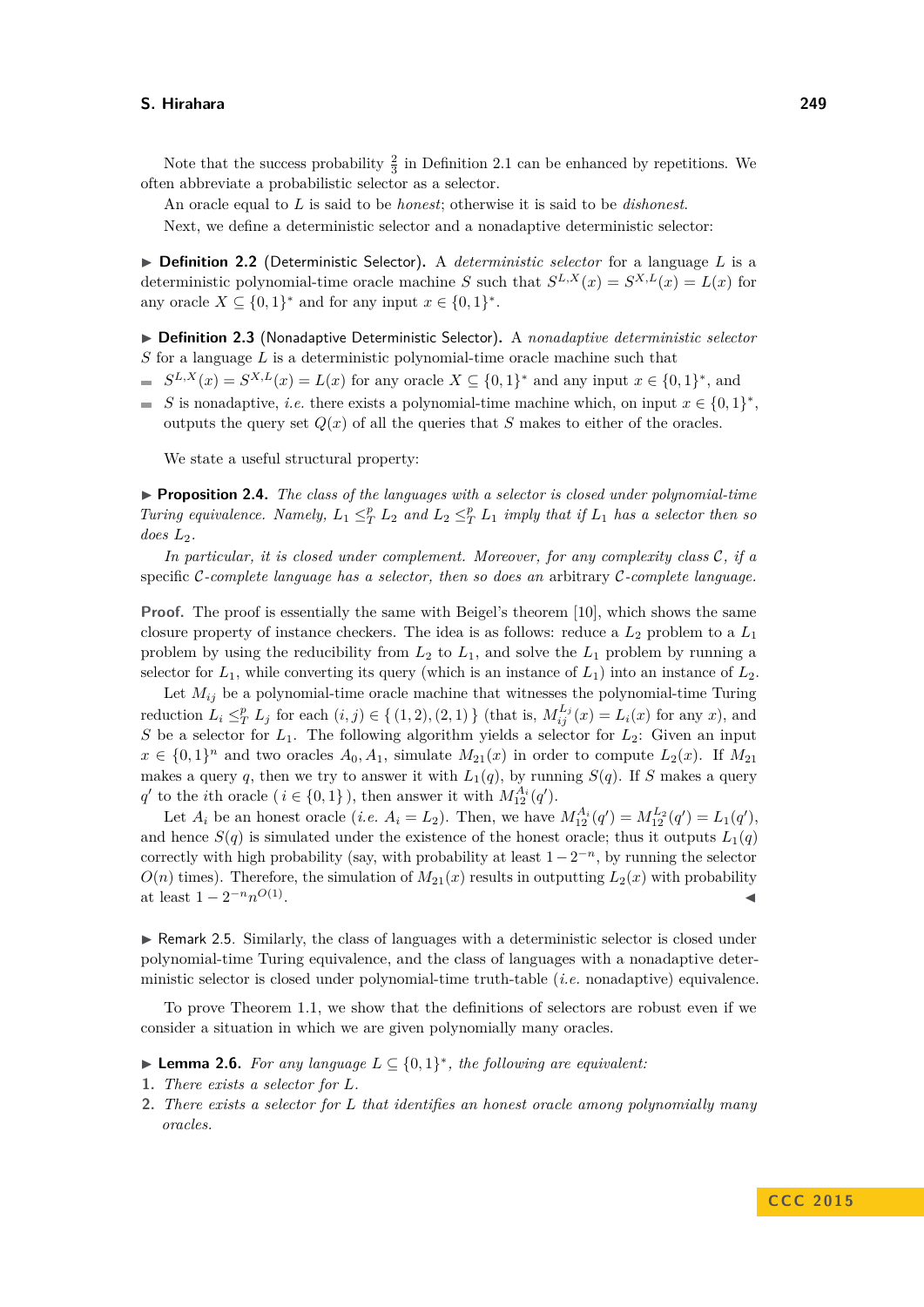*The latter can be formally stated as follows: for any polynomial*  $m: \mathbb{N} \to \mathbb{N}$ , there exists *a probabilistic polynomial-time oracle Turing machine S such that, on input length*  $n \in \mathbb{N}$ , *it holds that*  $Pr\left[S^A(x) = L(x)\right] \ge \frac{2}{3}$  *for any*  $x \in \{0,1\}^n$ *, where A is an arbitrary oracle such that there exists an index*  $i \in \{1, \dots, m(n)\}$  *that satisfies*  $A(i, q) = L(q)$  *for all*  $q \in \{0, 1\}^*$ *.* 

**Proof.** The one direction is obvious: If there exists a selector that works among  $m(n)$  oracles, then letting  $m(n) := 2$  yields a selector that works among two oracles.

Conversely, let *S* be a selector (that identifies an honest oracle among two oracles) with probability at least  $1 - \frac{1}{3m(n)}$ . Given an oracle *A*, let  $A_i(q)$  denote  $A(i, q)$  for any  $i \in \mathbb{N}$ . On input  $x \in \{0,1\}^n$ , we first make a query x to all the oracles  $A_1, \dots, A_{m(n)}$ , and divide them into the two sets according to their answers:

$$
C_0 = \{ j \in \{1, \cdots, m(n)\} \mid A_j(x) = 0 \},
$$
  
\n
$$
C_1 = \{ k \in \{1, \cdots, m(n)\} \mid A_k(x) = 1 \}.
$$

That is,  $C_{\alpha}$  ( $\alpha \in \{0,1\}$ ) is the set of the indices of all the oracles asserting that  $L(x) = \alpha$ .

Next, we repeat the following until  $C_0 = \emptyset$  or  $C_1 = \emptyset$ : Pick arbitrary elements  $j \in C_0$ and  $k \in C_1$ . We check which is a supposedly honest oracle by running  $S^{A_j, A_k}$  on input *x*. If  $S^{A_j, A_k}(x) = 0$ , then we doubt  $A_k$  and thus eliminate k from  $C_1$ ; Otherwise we doubt  $A_j$ and eliminate  $j$  from  $C_0$ .

Finally, we output 1 if and only if  $C_1 \neq \emptyset$ .

Now let us analyze this algorithm. It runs in polynomial time because  $|C_0| + |C_1|$  is decreased by one in each repetition.

We claim the correctness of the algorithm. For simplicity, we assume that  $L(x) = 0$ . Then, there exists an index  $i \in \{1, \dots, m(n)\}$  such that  $A_i$  is honest and  $i \in C_0$ . If  $i \in C_0$ and some  $k \in C_1$  are picked in a repetition, then  $Pr[S^{A_i, A_k}(x) = 0] \ge 1 - \frac{1}{3m(n)}$ . That is, *i* remains in  $C_0$  with probability at least  $1 - \frac{1}{3m(n)}$ . Since *i* is picked at most  $|C_1|$  ( $\leq m(n)$ ) times, the probability that *i* remains in  $C_0$  is at least  $1 - m(n) \cdot \frac{1}{3m(n)} = \frac{2}{3}$  $\mathcal{L}$  and  $\mathcal{L}$ 

 $\triangleright$  Remark 2.7. Although Lemma [2.6](#page-5-0) is stated only for a probabilistic selector, analogous statements hold for a deterministic selector and a nonadaptive deterministic selector. For a deterministic selector, one can easily check that the same proof works. For a nonadaptive deterministic selector, we must compute the query set in polynomial time. On input *x*, let  $Q(x)$  denote the query (to either  $A_0$  or  $A_1$ ) set of a selector that identifies an honest oracle among two oracles. Then we can define all the set of possible queries as  $Q'(x) := \{ (i, q) \in \mathbb{N} \times \{0, 1\}^* \mid 1 \leq i \leq m(|x|), q \in Q(x) \cup \{x\} \},\$  which is clearly computable in polynomial time.

By using Lemma [2.6,](#page-5-0) we characterize the class of the paddable languages with a selector by the property that short advice can be removed under any relativized world. In fact, we can prove a statement stronger than Theorem [1.1:](#page-1-0)

#### <span id="page-6-2"></span>▶ Theorem 2.8.

- <span id="page-6-0"></span>**1.** For any paddable language  $L$ , if  $L$  has a selector, then  $L \in \text{BPP}^R$  // log *implies*  $L \in \text{BPP}^R$ *for any oracle*  $R \subseteq \{0,1\}^*$ .
- <span id="page-6-1"></span>**2.** For any language L, if  $L \in \mathbb{P}^R/1$  implies  $L \in \mathbb{BPP}^R$  for any oracle  $R \subseteq \{0,1\}^*$ , then L *has a selector.*

As a corollary, we immediately obtain Theorem [1.1](#page-1-0) (note that  $P^R/1 \subseteq BPP^R/\!/\log$ ).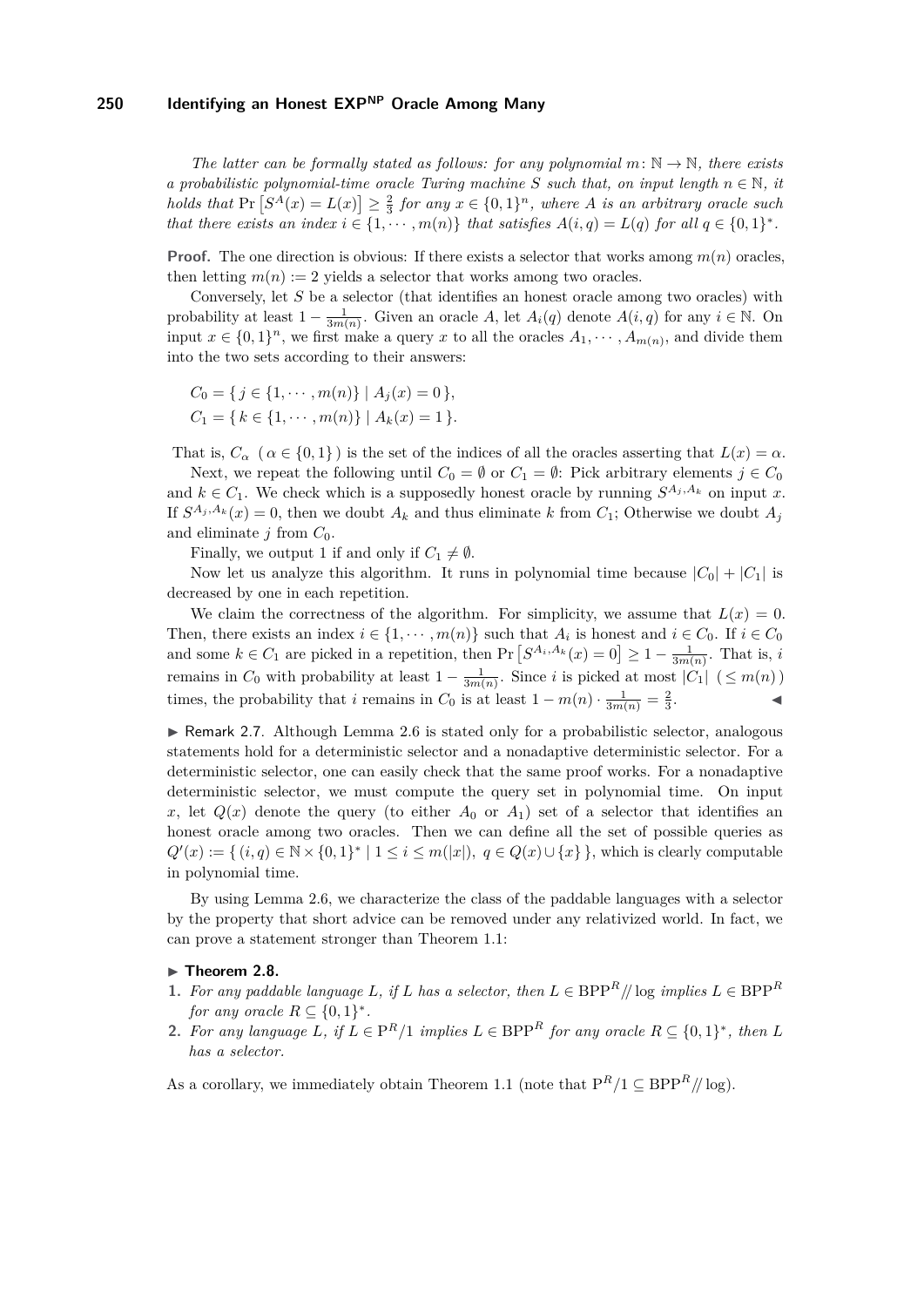**Proof.**

**Part [1.](#page-6-0)** Let *M* be a polynomial-time oracle machine which witnesses  $L \in BPP^R/\!/a$ , where  $a(n) = O(\log n)$ . That is, there exists an advice function  $\alpha: \{0,1\}^* \to \{0,1\}^*$  such that, for every  $n \in \mathbb{N}$ ,

<span id="page-7-0"></span>
$$
\Pr_{r \in \{0,1\}^{t(n)}} \left[ \forall x \in \{0,1\}^n, \ M^R(x,r,\alpha(r)) = L(x) \right] \ge \frac{5}{6},\tag{1}
$$

where  $|a(r)| = a(n)$  and *t* is a polynomial (see also [\[25,](#page-19-3) Definition 5.1]).

Let  $l(n)$   $(= n^{O(1)})$  be an upper bound on the running time of a selector for *L* on inputs of length *n*. By Lemma [2.6,](#page-5-0) there exists a selector *S* that can identify an honest oracle among  $m(n)$  oracles for  $m(n) := 2^{a(l(n))} = n^{O(1)}$  with probability at least  $\frac{5}{6}$ . By padding, we may assume that *S* makes only queries of length exactly  $l(n)$  on each input length  $n \in \mathbb{N}$ 

Consider the following probabilistic algorithm: On input  $x \in \{0,1\}^n$ , pick a string  $r \in R$  {0, 1}<sup>*t*(*l*(*n*)) uniformly at random, and define oracles by  $A_i(q) := M^R(q, r, i)$  for any</sup>  $q \in \{0,1\}^{l(n)}$ , where  $i \in \{1,\dots,m(n)\}$  is identified with  $i \in \{0,1\}^{a(l(n))}$ . Simulate *S* on input *x*, answering its queries  $q \in \{0,1\}^{l(n)}$  to  $A_i$  by computing  $M^R(q,r,i)$ .

If a "good" string r is picked (whose probability is at least  $\frac{5}{6}$  by [\(1\)](#page-7-0)), then we have  $A_i(q) = M^R(q, r, i) = L(q)$  for any  $q \in \{0, 1\}^{l(n)}$ , where  $i = \alpha(r)$ . That is,  $A_i$  is honest for some *i* with probability at least  $\frac{5}{6}$ . Thus, the algorithm computes *L* correctly with probability at least  $1 - \frac{1}{6} - \frac{1}{6} = \frac{2}{3}$ .

**Part [2.](#page-6-1)** We prove the contraposition. Assume that *L* does not have any selectors.

Recall that we regard the computation given oracle access to two oracles  $R_0, R_1$ , namely  $M^{R_0,R_1}$ , as  $M^R$  where  $R(i \cdot q) = R_i(q)$  for each  $i \in \{0,1\}$ . Thus, the goal is to show that there exist oracles  $R_0, R_1 \subseteq \{0, 1\}^*$  such that  $L \in \mathbb{P}^{R_0, R_1} / 1$  and  $L \notin \mathbb{BPP}^{R_0, R_1}$ .

We use a diagonalization argument on all the probabilistic polynomial-time oracle machine  $M_1, M_2, \cdots$ . We construct  $R_0^{(e)}, R_1^{(e)}$  at stage  $e \in \mathbb{N}$ , and then define  $R_i := \bigcup_e R_i^{(e)}$  for each  $i \in \{0, 1\}.$ 

We will construct them so that, for each  $n \in \mathbb{N}$ , there exists  $j_n \in \{0,1\}$  such that  $R_{j_n}(q) = L(q)$  for any  $q \in \{0,1\}^n$ . Thus,  $L \in \mathbb{P}^{R_0, R_1}/1$  holds because we can make a query *x* to obtain  $R_{j_n}(x) = L(x)$  with advice  $\{j_n\}_{n \in \mathbb{N}}$  of one bit.

Let us now construct  $R_0^{(e)}$ ,  $R_1^{(e)}$ , and  $l^{(e)} \in \mathbb{Z}$ , where  $l^{(e)}$  represents the maximum length of the strings that have been fixed. At stage  $e = 0$ , we set  $R_0^{(0)} = R_1^{(0)} = \emptyset$ , and  $l^{(0)} := -1$ .

At stage  $e \geq 1$ , we claim that  $R_0^{(e-1)}$  and  $R_1^{(e-1)}$  can be extended so that some input  $x^{(e)}$ can fool *Me*:

<span id="page-7-1"></span>► Claim 2.9. For each  $e \geq 1$ , there exist oracles  $A_0, A_1 \subseteq \{0,1\}^*$  and a string  $x^{(e)} \in \{0,1\}^*$ such that

<span id="page-7-2"></span>**1.** *A*<sub>*i*</sub> agrees with  $R_i^{(e-1)}$  on all the strings of length at most  $l^{(e-1)}$  for each  $i \in \{0,1\}$ ,

<span id="page-7-3"></span>2. either  $A_0$  or  $A_1$  agrees with  $L$  on all the strings of length greater than  $l^{(e-1)}$ , and

<span id="page-7-4"></span>**3.** Pr  $[M_e^{A_0, A_1}(x^{(e)}) = L(x^{(e)}) \leq \frac{2}{3}$ .

**Proof of Claim [2.9.](#page-7-1)** Assume otherwise. That is, for any oracles  $A_0, A_1 \subseteq \{0,1\}^*$  and string  $x \in \{0,1\}^*$ , we have Pr  $\left[M_e^{A_0,A_1}(x) = L(x)\right] \geq \frac{2}{3}$  if Properties [1](#page-7-2) and [2](#page-7-3) hold. Then, the following algorithm yields a selector for *L*, which contradicts the assumption: we hardwire all the strings in  $R_i^{(e-1)}$  of length at most  $l^{(e-1)}$  into a table; given oracles  $A_0, A_1$  one of which agrees with *L*, we simulate  $M_e$ , answering its queries *q* to  $A_i$  ( $i \in \{0,1\}$ ) with the content of the table if  $|q| \leq l^{(e-1)}$  and with  $A_i(q)$  otherwise.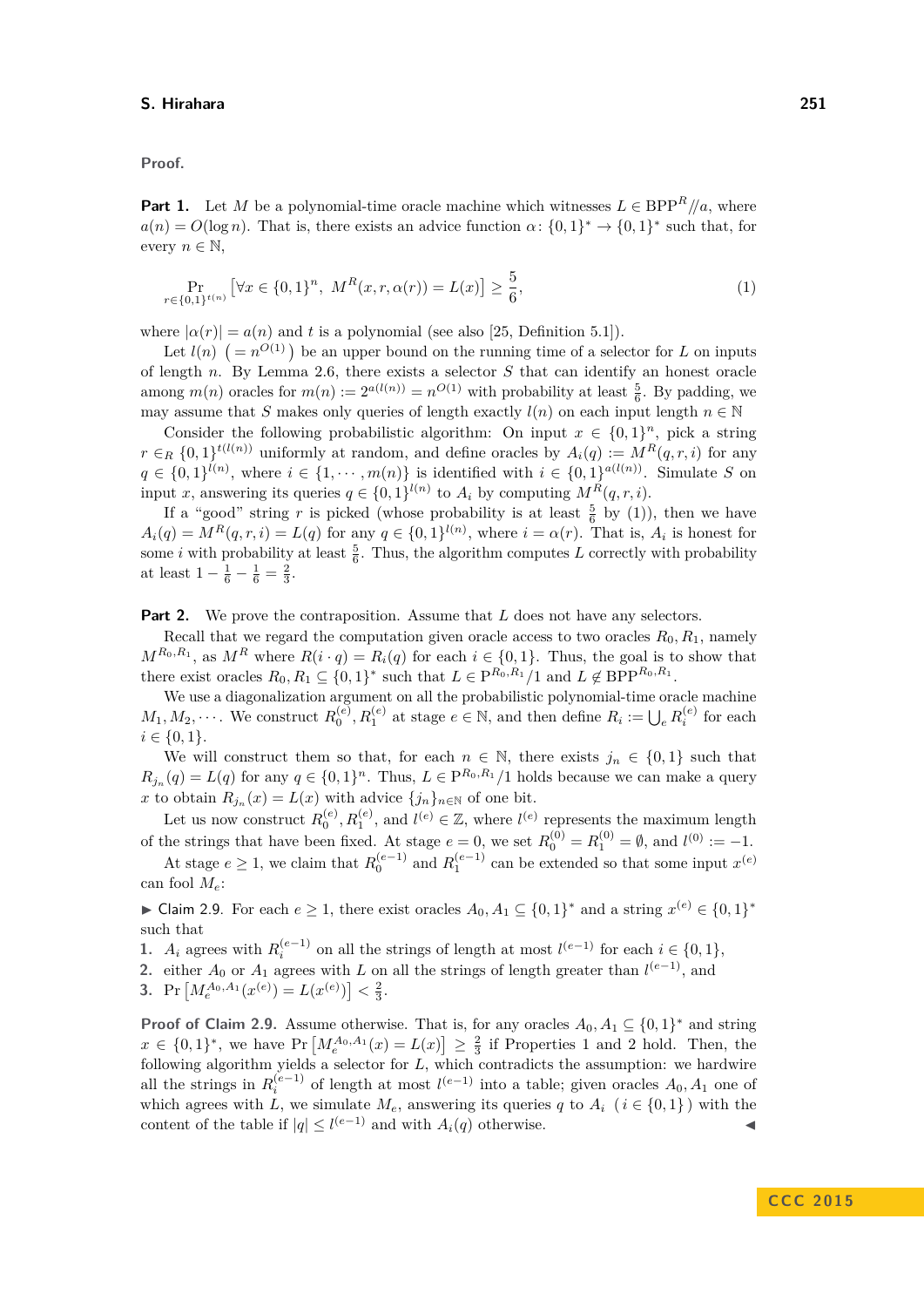Define  $l^{(e)}$  (>  $l^{(e-1)}$ ) as an upper bound on the length of the queries that  $M_e^{A_0,A_1}(x^{(e)})$ makes. Then, define  $R_i^{(e)}$  as  $R_i^{(e)}(q) := R_i^{(e-1)}(q) = A_i(q)$  if  $|q| \leq l^{(e-1)}$ ;  $R_i^{(e)}(q) := A_i(q)$ if  $l^{(e-1)}$  < |q| ≤  $l^{(e)}$ ; and  $R_i^{(e)}(q) = 0$  otherwise, for each  $q \in \{0,1\}^*$ . This completes the construction of stage *e*.

On one hand,  $x^{(e)}$  witnesses  $M_{e_{-}}^{R_0, R_1}$  not computing *L* on input  $x^{(e)}$  for any  $e \geq 1$ , by Property [3;](#page-7-4) thus, we have  $L \notin BPP^{R_0,R_1}$ . On the other hand, for each input length  $n \in \mathbb{N}$ , either  $R_0$  or  $R_1$  agrees with  $L$  on  $\{0,1\}^n$ , by Property [2;](#page-7-3) thus, we have  $L \in \mathbb{P}^{R_0, R_1}/1$ .

 $\triangleright$  Remark 2.10. Again, the analogous statement (Theorem [1.5\)](#page-3-1) holds for a deterministic selector. A proof is essentially the same and hence is omitted.

One can also prove the quantitative version (Corollary [1.6\)](#page-3-2) of Part [1](#page-6-0) of Theorem [2.8](#page-6-2) by changing parameters in the proofs of Theorem [2.8](#page-6-2) and Lemma [2.6.](#page-5-0)

# <span id="page-8-0"></span>**3 Nonadaptive Deterministic Selector**

In this section we prove Theorem [1.3.](#page-2-2)

We first prove Part [1](#page-2-3) of Theorem [1.3,](#page-2-2) which states that *every* P<sup>NP</sup>-complete language has a nonadaptive deterministic selector. It is sufficient to show that a *specific*  $P^{NP}$ -complete language has a selector (recall Proposition [2.4](#page-5-1) and Remark [2.5\)](#page-5-2). We construct a nonadaptive deterministic selector for the following canonical  $P^{NP}$ -complete language (see [\[20\]](#page-19-7) for a proof of its completeness).

▶ Definition 3.1 (Lexicographically Maximum Satisfying Assignment; Krentel [\[20\]](#page-19-7)). The *lexicographically maximum satisfying assignment problem* contains all the pairs ( $\varphi, k$ ) such that  $\varphi: \{0,1\}^n \to \{0,1\}$  is a satisfiable Boolean formula in *n* variables for some  $n \in \mathbb{N}$ , and  $a_k = 1$ , where  $a_1 \cdots a_n \in \{0,1\}^n$  denotes the lexicographically maximum satisfying assignment of  $\varphi$ .

In other words, the lexicographically maximum satisfying assignment problem is the decision version of the problem of answering, given a Boolean formula  $\varphi$  in *n* variables, the lexicographically maximum satisfying assignment if  $\varphi$  is satisfiable and  $0<sup>n</sup>$  otherwise. Note that it is implicit in the definition that the answer is  $0<sup>n</sup>$  for an unsatisfiable Boolean formula.

**Proof of Part [1](#page-2-3) of Theorem [1.3.](#page-2-2)** We show an algorithm of a selector for the lexicographically maximum satisfying problem, together with its analysis. Let us call two oracles  $A_0$  and *A*1.

On input  $(\varphi, k)$ , the set of all the queries that we make is  $\{(\varphi, j) | j \in \{1, \dots, n\}\}\$ , where  $n \in \mathbb{N}$  is the number of variables in  $\varphi$ . The (presumably) lexicographically maximum satisfying assignment asserted by each oracle  $A_i$  ( $i \in \{0,1\}$ ) can be obtained by concatenating the answers of the oracle, namely  $A_i(\varphi, 1) \cdot A_i(\varphi, 2) \cdots A_i(\varphi, n) =: v_i \in \{0, 1\}^n$ .

If the  $k$ <sup>th</sup> bits of  $v_0$  and  $v_1$  agree, then we simply output it because the oracles agree on input  $(\varphi, k)$ .

Otherwise  $v_0$  is not equal to  $v_1$ . Therefore, we may assume without loss of generality that  $v_0 < v_1$ . We check whether  $v_1$  is a satisfying assignment or not by evaluating  $\varphi(v_1)$ . If  $\varphi(v_1) = 1$ , then we trust the oracle  $A_1$  and output  $A_1(\varphi, k)$  because  $A_1$  showed a satisfying assignment larger than  $v_0$ ; otherwise we doubt  $A_1$  and output  $A_0(\varphi, k)$  because  $A_1$  tried to cheat us by answering an unsatisfying assignment.

Then we show that any language with a nonadaptive deterministic selector is in  $S_2^p$ .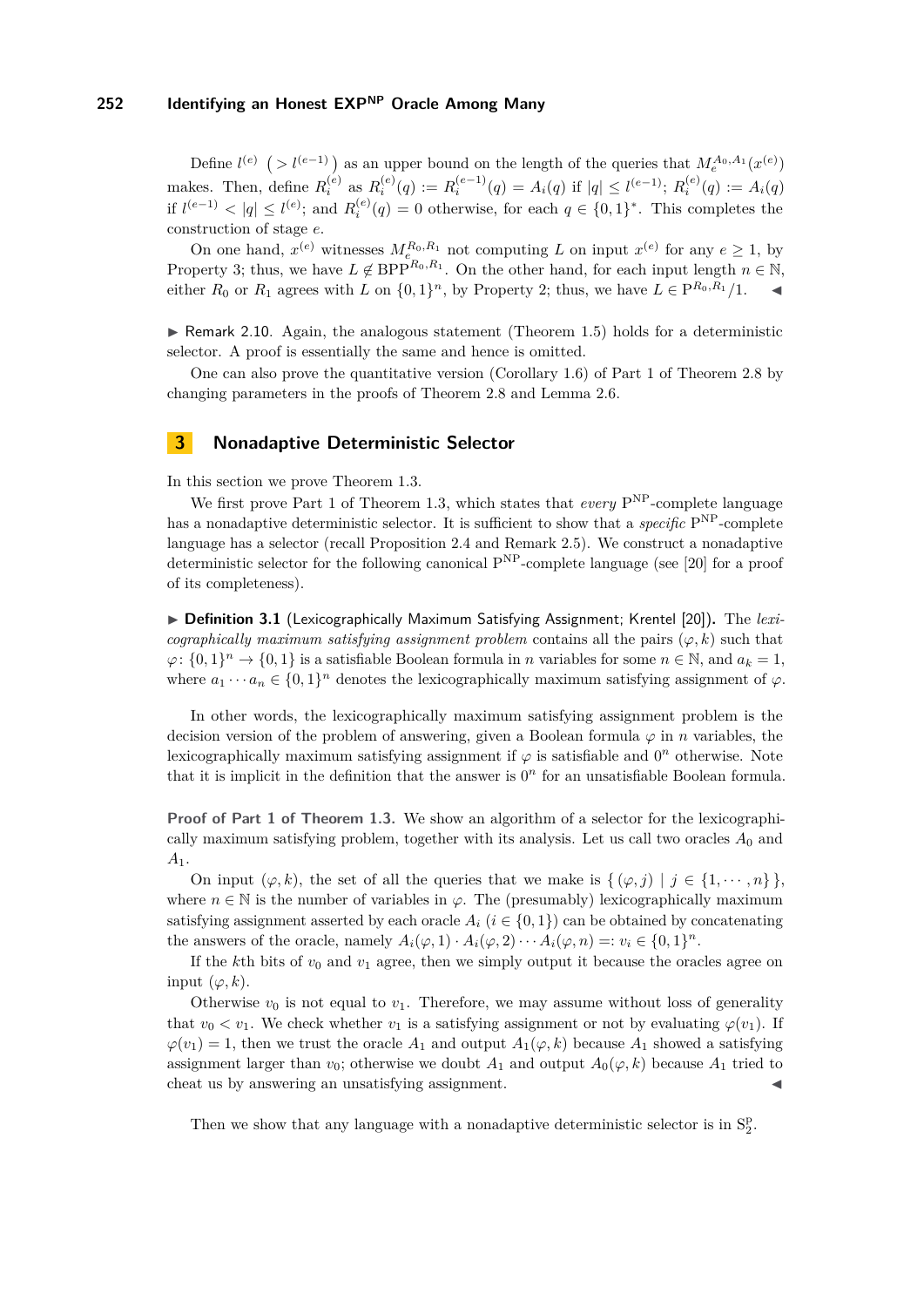**Proof of Part [2](#page-2-4) of Theorem [1.3.](#page-2-2)** Let *L* be a language with a nonadaptive deterministic selector *S*. We claim that *L* is in  $S_2^p$ . Let  $Q(x) = \{q_1, \dots, q_m\}$  be the query set of *S* on input  $x \in \{0, 1\}^*$ .

We consider the following polynomial-time machine *M*: Suppose that the input to *M* is  $(x, y, z) \in \{0, 1\}^n \times \{0, 1\}^m \times \{0, 1\}^m$ . Let  $y = y_1 \cdots y_m$  and  $z = z_1 \cdots z_m$ . *M* simulates the selector *S* on input *x*. If *S* makes a query  $q_i$  to the oracle  $A_0$ , then it is answered with  $y_i$ . Similarly, if *S* makes a query  $q_i$  to the oracle  $A_1$ , then it is answered with  $z_i$ .

Then, there exists  $y \in \{0,1\}^m$  such that  $M(x, y, z) = L(x)$  for any  $z \in \{0,1\}^m$ . Indeed, if *y* is the concatenation of  $L(q_1), \cdots, L(q_m)$ , then by the definition of a nonadaptive deterministic selector,  $M(x, y, z)$  correctly outputs  $L(x)$  for any  $z \in \{0, 1\}^m$ , because all the queries that *S* makes to  $A_0$  are answered correctly. Similarly, there exists  $z \in \{0,1\}^m$  such that  $M(x, y, z) = L(x)$  for any  $y \in \{0, 1\}^m$ .  $m$ .

### <span id="page-9-0"></span>**4 Probabilistic Selector**

In this section we investigate probabilistic selectors.

First, we show that probabilistic selectors can be constructed based on instance checkers. An instance checker is formally defined as follows:

 $\triangleright$  **Definition 4.1** (Instance Checker [\[10\]](#page-18-0)). An *instance checker C* for a language *L* is a probabilistic polynomial-time oracle machine such that, given any oracle  $A \subseteq \{0,1\}^*$ ,

- **1.** if  $A = L$  then  $C^A$  accepts with high probability, *i.e.* Pr  $[C^A(x) = 1] \geq \frac{2}{3}$  on all the input  $x \in \{0, 1\}^*$ , and
- 2. for any input  $x \in \{0,1\}^*$ , if  $A(x) \neq L(x)$  then  $C^A(x)$  rejects with high probability, *i.e.*  $Pr[C^{A}(x) = 0] \ge \frac{2}{3},$

where the probability is taken over coin flips of *C*.

I **Proposition 4.2.** *Every language with an instance checker has a selector.*

**Proof.** Suppose that a language *L* has an instance checker *C*. Given input  $x \in \{0,1\}^*$  and two oracles  $A_0, A_1 \subseteq \{0,1\}^*$ , we check which is honest,  $A_0$  or  $A_1$ , by computing  $C^{A_0}(x)$ . If  $C^{A_0}(x)$  accepts, then we trust  $A_0$  and output  $A_0(x)$ ; otherwise we doubt  $A_0$  and output  $A_1(x)$ .

Let us analyze the algorithm above. If  $A_0 = L$ , then  $C^{A_0}(x)$  accepts with probability at least  $\frac{2}{3}$ , and hence we can output  $A_0(x) = L(x)$  correctly with probability at least  $\frac{2}{3}$ .

Otherwise, it must hold that  $A_1 = L$ . If  $A_0(x) = L(x)$ , then we can surely output  $L(x)$ correctly since  $A_0(x) = A_1(x) = L(x)$ . If  $A_0(x) \neq L(x)$ , then  $C^{A_0}(x)$  rejects with probability at least  $\frac{2}{3}$ , and thus we can output  $A_1(x) = L(x)$  correctly with probability at least  $\frac{2}{3}$  $\blacktriangleleft$ 

Next, we show an upper bound on the languages with a probabilistic selector. For completeness, we include a definition of  $S_2^{\exp}$ , which is a straightforward exponential-time analogue of  $S_2^p$ :

**Definition 4.3.** We say that a language L is in  $S_2^{\text{exp}}$  if there exist a time-constructible function  $t(n) = 2^{n^{O(1)}}$  and a Turing machine *M* running in time  $2^{|x|^{O(1)}}$  on input  $(x, \cdot, \cdot)$  such that, for any input  $x \in \{0, 1\}^*$ ,

$$
\exists y \in \{0, 1\}^{t(|x|)}, \forall z \in \{0, 1\}^{t(|x|)}, \ M(x, y, z) = L(x),
$$
  

$$
\exists z \in \{0, 1\}^{t(|x|)}, \forall y \in \{0, 1\}^{t(|x|)}, \ M(x, y, z) = L(x).
$$

The proof itself is essentially a corollary of Part [2](#page-2-4) of Theorem [1.3:](#page-2-2)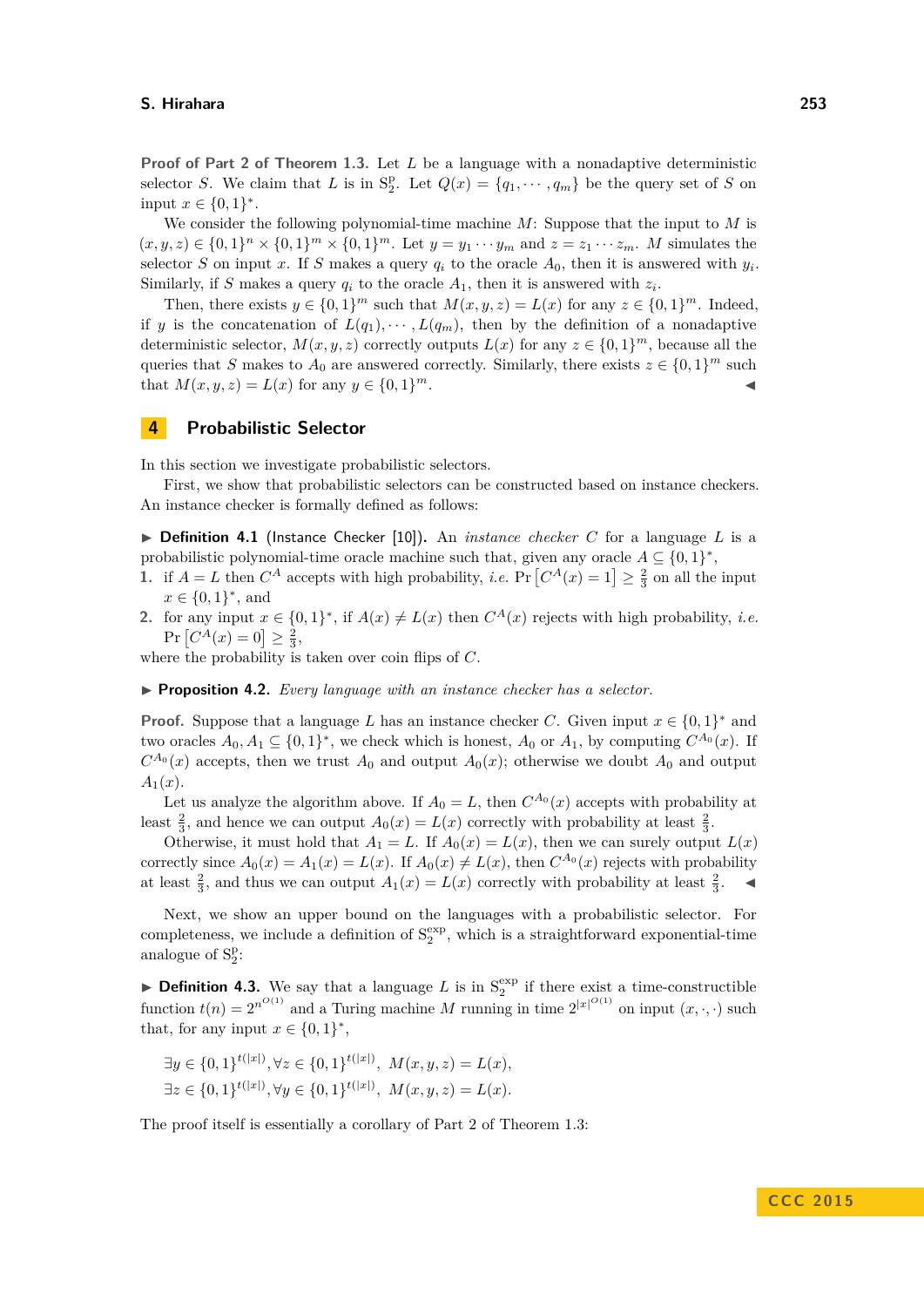**Proof of Part [2](#page-2-5) of Theorem [1.2.](#page-2-0)** Notice that a probabilistic selector can be simulated by an exponential-time nonadaptive deterministic selector. In addition, every language with an exponential-time nonadaptive deterministic selector is in  $S_2^{\text{exp}}$ , which is an exponential-time analogue of Part [2](#page-2-4) of Theorem [1.3.](#page-2-2) Combining these two facts, it follows that every language with a probabilistic selector is in  $\mathcal{S}_2^{\rm exp}$ . John J. M. Maria and J. M. Maria and J. M. Maria and J. M. Maria and J. M. Maria and J. J. Maria and J. M. M

# **4.1 Selector for** EXPNP**-complete Languages**

In this subsection we prove the main theorem (Theorem [1.2,](#page-2-0) Part [1\)](#page-2-1). That is, we construct a selector for  $\mathrm{EXP}^{\mathrm{NP}}$ -complete languages.

# **Proof Sketch**

We sketch the proof of the main theorem. We will construct a selector for a specific  $EXP<sup>NP</sup>$ -complete language, which is a problem of finding the lexicographically maximum satisfying assignment of a succinctly described Boolean formula  $F_{\Phi}$ : {0,1}<sup>2<sup>n</sup></sup>  $\rightarrow$  {0,1}. The basic strategy to construct a selector for this language is the same with that of Part [1](#page-2-3) of Theorem [1.3:](#page-2-2) Given access to two oracles  $A_0, A_1 \subseteq \{0,1\}^*$ , we request them to reveal the presumably lexicographically maximum satisfying assignments  $V_0, V_1 \in \{0, 1\}^{2^n}$  asserted by *A*0*, A*1, respectively. The rest of the algorithm consists of two parts: First, we determine the larger assignment of  $V_0$  and  $V_1$ , checking whether  $V_0 < V_1$  or  $V_0 > V_1$ . Second, we verify whether the larger assignment satisfies the formula  $F_{\Phi}$  or not. Obviously, the obstacle is that there can be exponentially many variables and clauses in  $F_{\Phi}$ .

For the second part, Babai, Fortnow, and Lund [\[6\]](#page-18-1) showed that, given access to provers (or, equivalently, an oracle), one can efficiently check that exponentially many constraints in  $F_{\Phi}$  are satisfied: basically, by encoding an assignment as a multilinear function and using arithmetization, it holds that the assignment satisfies all the clauses in  $F_{\Phi}$  if and only if the sum of some low-degree polynomials (that can be computed by the multilinear function and the arithmetization) over a subdomain  $\{0,1\}^l$  is equal to 0, and the latter can be verified by using the sum-check protocol [\[22\]](#page-19-0) (called the LFKN protocol in [\[6\]](#page-18-1)). As pointed out by Gábor Tardos  $[6]$ , since  $EXP<sup>NP</sup>$  is capable of finding a satisfying assignment of an exponential-sized Boolean formula, the honest oracle in the protocol above can be implemented in  $\text{EXP}^{\text{NP}}$ ; thus, given access to an honest  $EXP<sup>NP</sup>$ -complete oracle (which is  $A_0$  or  $A_1$ ), one can verify the satisfiability.

For the first part, we perform a binary search to obtain the lexicographically first index *z* such that  $V_0$  and  $V_1$  disagree. Thus, we need

- <span id="page-10-0"></span>**1.** to check if  $V_0 = V_1$  on some range of indices, and
- <span id="page-10-1"></span>**2.** to split the range into two parts.

We observe that these can be done if we encode a satisfying assignment by the multilinear extension (as with [\[6\]](#page-18-1)): Let F be a finite field. We regard the assignments  $V_0, V_1 \in \{0, 1\}^{2^n}$ as vectors in  $\mathbb{F}^{2^n}$ . There is a bijective correspondence between a vector  $V \in \mathbb{F}^{2^n}$  and a multilinear function  $\widetilde{V}: \mathbb{F}^n \to \mathbb{F}$ . For example, if  $n = 2$  and  $V = (V_{00}, V_{01}, V_{10}, V_{11})$ , then

$$
V(x_1, x_2) = V_{00}(1 - x_1)(1 - x_2) + V_{01}(1 - x_1)x_2 + V_{10}x_1(1 - x_2) + V_{11}x_1x_2.
$$

For Part [1,](#page-10-0) we can rely on the polynomial identity testing: indeed, since the multilinear extension is bijective, we have  $V_0 \neq V_1$  if and only if these multilinear extensions  $\widetilde{V}_0$  and  $\widetilde{V}_1$ differ; thus, it is sufficient to check if the two low-degree polynomials  $V_0$  and  $V_1$  differ.

It is well known that, given access to two low-degree polynomials, one can efficiently check if these polynomials differ: given access to two functions  $V_0$ ,  $V_1$ , pick a random point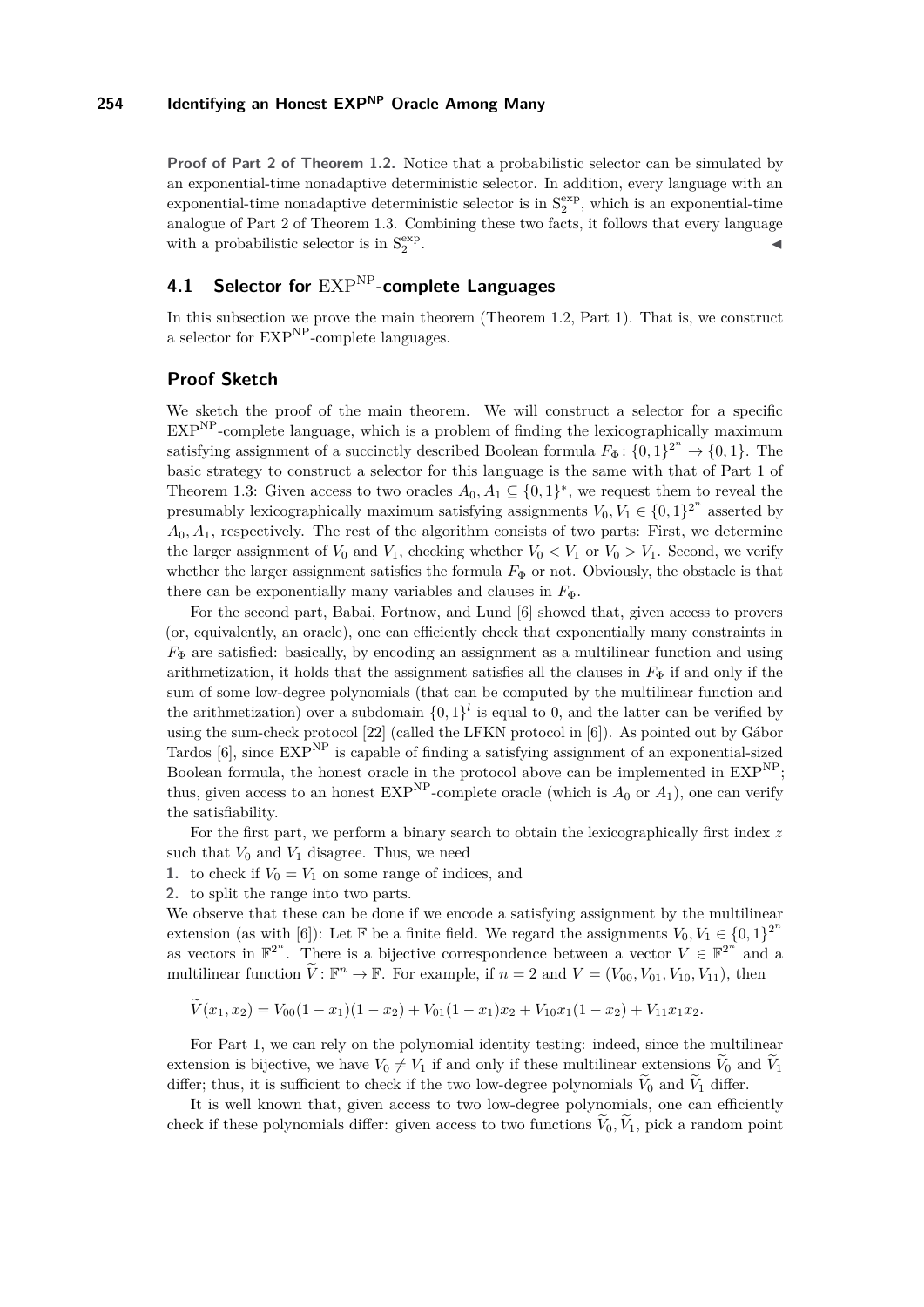$u \in_R \mathbb{F}^n$  and check if  $\widetilde{V}_0(u) \neq \widetilde{V}_1(u)$ . Assuming that the functions are low-degree (which is true if they are multilinear), the Schwartz-Zippel lemma assures that  $V_0$  and  $V_1$  disagree on a large fraction of inputs if  $V_0 \neq V_1$ . Although it is possible that a dishonest oracle tries to cheat us by storing a high-degree polynomial, we can check whether or not the function stored by an oracle is close to some multilinear function, by using the multilinearity test [\[6\]](#page-18-1).

For Part [2,](#page-10-1) we use the following simple fact: Fixing the first variable of a multilinear extension  $\tilde{V}$  to 0 or 1, we obtain multilinear extensions that correspond to the first or second part of  $V$ . In the example above, we obtain two multilinear functions:

$$
\widetilde{V}(0,x_2) = V_{00}(1-x_2) + V_{01}x_2, \quad \widetilde{V}(1,x_2) = V_{10}(1-x_2) + V_{11}x_2.
$$

These correspond to multilinear extensions of  $(V_{00}, V_{01})$  and  $(V_{10}, V_{11})$ , respectively, for  $n = 1$ . Thus, we can recursively compute the lexicographically first disagreement.

### **Proof of the Main Theorem**

Now we move on to the proof of the main theorem. We construct a selector for the following EXPNP-complete language, which is an analogue of the NEXP-complete languages called the oracle-3-satisfiability problem in [\[6\]](#page-18-1).

 $\triangleright$  **Definition 4.4** (Lexicographically Maximum Oracle-3-satisfying Assignment). Let  $m, n$  be nonnegative integers, and  $\Phi$ :  $\{0,1\}^{m+3n+3} \to \{0,1\}$  be a Boolean formula. For a Boolean function  $X: \{0,1\}^n \to \{0,1\}$ , define  $F_{\Phi}(X)$  as the following Boolean formula:

$$
\bigwedge_{w \in \{0,1\}^{m+3n}} \Phi(w, X(b_1), X(b_2), X(b_3)),
$$

where  $w = (y, (b_1, b_2, b_3)) \in \{0, 1\}^m \times (\{0, 1\}^n)^3$ . A Boolean function  $X: \{0, 1\}^n \to \{0, 1\}$ is said to be an assignment of  $F_{\Phi}$ . For assignments  $X, Y: \{0, 1\}^n \to \{0, 1\}$ , we introduce the lexicographical ordering: *X* is less than *Y* if there exists an index  $b \in \{0,1\}^n$  such that  $X(b) < Y(b)$  and  $X(b') = Y(b')$  for any  $b' < b$ . Let  $V_{\Phi} \colon \{0,1\}^n \to \{0,1\}$  denote the lexicographically maximum assignment such that  $F_{\Phi}(V_{\Phi}) = 1$  (*i.e.* the lexicographically maximum satisfying assignment of  $F_{\Phi}$ ); if there is no satisfying assignment, then define  $V_{\Phi}(b) = 0$  for any  $b \in \{0, 1\}^n$ .

The *lexicographically maximum oracle-3-satisfying assignment* is a problem of answering  $V_{\Phi}(b_{\text{in}})$ , given nonnegative integers  $m, n$ , a Boolean formula  $\Phi: \{0, 1\}^{m+3n+3} \to \{0, 1\}$ , and an index  $b_{\text{in}} \in \{0, 1\}^n$  as input.

We omit a proof of  $EXP<sup>NP</sup>$ -completeness because this is a simple exponential-time analogue of the lexicographically maximum satisfying assignment language [\[20\]](#page-19-7) (see also [\[6\]](#page-18-1)).

Suppose that the input is a Boolean formula  $\Phi$ :  $\{0,1\}^{m+3n+3} \to \{0,1\}$  and an index  $b_{\text{in}}$ , and that we have access to two oracles  $A_0$  and  $A_1$ , one of which is honest.

### **Encoding Assignments by the Multilinear Extension**

As with the proof of  $MIP = NEXP$  [\[6\]](#page-18-1), we encode a satisfying assignment by the multilinear extension. Let  $\mathbb F$  be a prime field such that  $\mathbb F$  is sufficiently large (but is bounded by a polynomial in the input size). We regard  $\{0,1\} \subset \mathbb{F}$  in the canonical way. We say that a function  $f: \mathbb{F}^n \to \mathbb{F}$  is multilinear if it is a polynomial of degree at most 1 in each variable.

<span id="page-11-0"></span>**Proposition 4.5** (Multilinear Extension). Let  $f: \{0,1\}^n \to \mathbb{F}$  be an arbitrary function. Then, *there exists a unique multilinear function*  $\tilde{f}: \mathbb{F}^n \to \mathbb{F}$  *such that*  $f$  *and*  $\tilde{f}$  *agree on*  $\{0,1\}^n$ *.*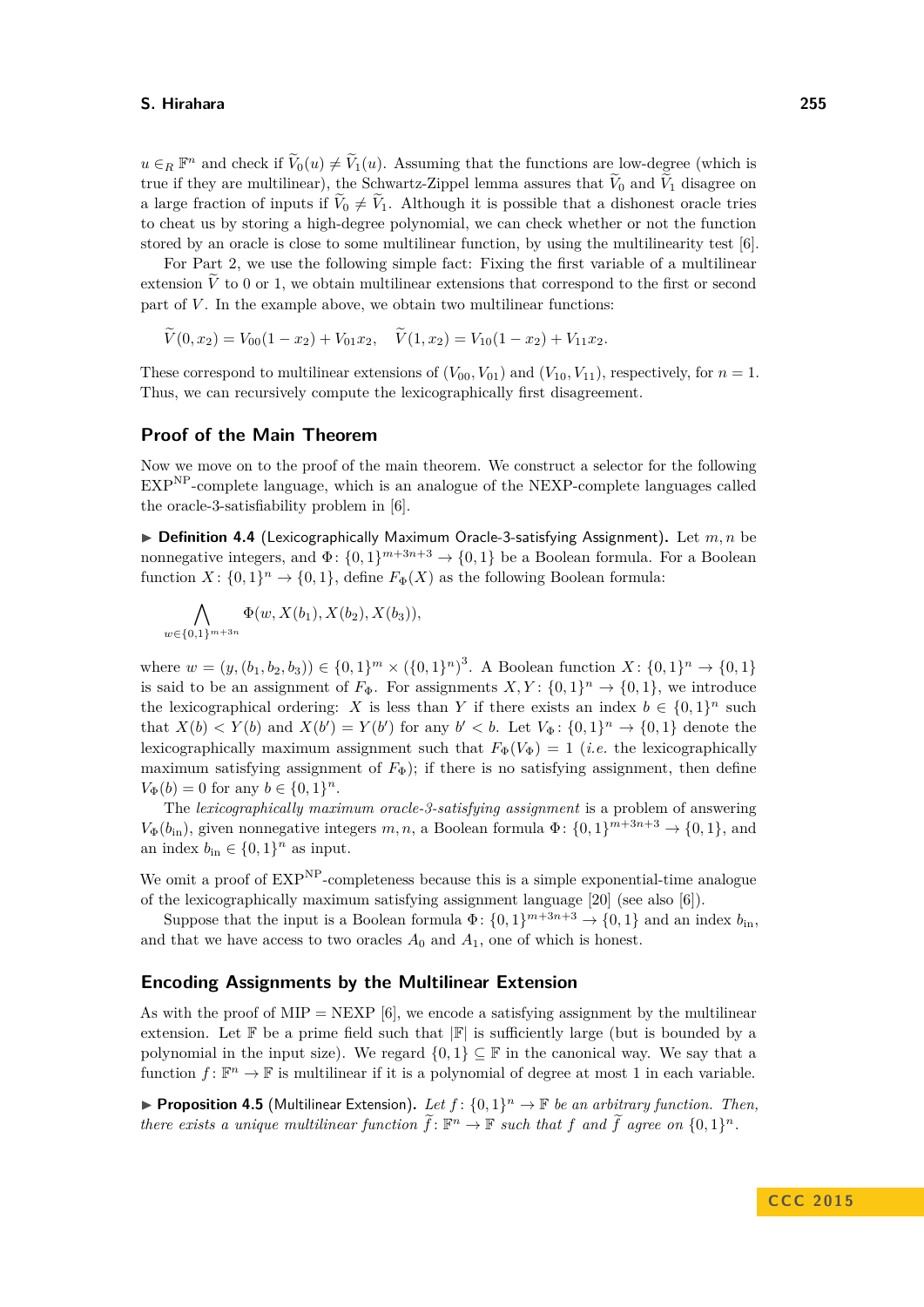**Proof Sketch.** For a complete proof, the reader is referred to [\[6,](#page-18-1) Proposition 4.4]. Here, we note that the extension  $\tilde{f}$  can be explicitly written as

<span id="page-12-0"></span>
$$
\widetilde{f}(x) = \sum_{b \in \{0,1\}^n} f(b) \prod_{i=1}^n ((1 - x_i)(1 - b_i) + x_i b_i), \qquad (2)
$$

where  $b = (b_1, \dots, b_n)$  and  $x = (x_1, \dots, x_n) \in \mathbb{F}^n$ .  $n$ .

For the lexicographically maximum satisfying assignment  $V_{\Phi}$ :  $\{0,1\}^n \to \{0,1\} \subseteq \mathbb{F}$ , let  $\widetilde{V}_{\Phi} : \mathbb{F}^n \to \mathbb{F}$  denote its multilinear extension.

We request the oracles to grant local access to  $V_{\Phi}$ . Formally, we consider the following search problem: given a Boolean formula  $\Phi$ , a prime  $|\mathbb{F}|$ , and  $x \in \mathbb{F}^n$ , the task is to output the value  $V_{\Phi}(x)$ . We regard this problem as a decision problem in the standard way. (Specifically, given the inputs specified above and auxiliary inputs  $k \in \mathbb{N}$  and  $b \in \{0, 1\}$ , the task is to output one bit saying whether or not the *k*th bit of a binary representation of  $V_{\Phi}(x)$  is *b*.) The problem is still solvable in  $EXP<sup>NP</sup>$ , by first computing  $V<sub>Φ</sub>$  in  $EXP<sup>NP</sup>$  and then computing the expression [\(2\)](#page-12-0) straightforwardly in exponential time.

Therefore, the problem can be reduced to the original  $EXP<sup>NP</sup>$ -complete problem; by using the EXP<sup>NP</sup>-completeness, one can translate the problem of computing  $V_{\Phi}(x)$  into the original problem in polynomial time, and hence we can ask the oracles to output  $V_{\Phi}(x)$ . Let  $f_0, f_1: \mathbb{F}^n \to \mathbb{F}$  denote the answers of the oracles  $A_0, A_1$ , respectively. Then, we have  $f_i = \widetilde{V_{\Phi}}$ for an honest oracle *A<sup>i</sup>* .

Although  $f_i$  is not necessarily multilinear for a dishonest oracle  $A_i$ , we can ensure that it is close to some multilinear function. This can be done by the multilinearity test, which was one of the main technical ingredients in the proof of  $MIP = NEXP$  [\[6\]](#page-18-1). For two functions  $f, g: \mathbb{F}^n \to \mathbb{F}$  and a real number  $\delta \in \mathbb{R}$ , we say that *f* and *g* are *δ*-close if  $\Pr_{x \in \mathbb{F}^n} [f(x) \neq g(x)] < \delta.$ 

**► Lemma 4.6** (Multilinearity Test [\[6\]](#page-18-1)). Let  $n \in \mathbb{N}$  and  $\mathbb{F}$  be a finite field. There exist a *constant*  $\delta = n^{O(1)}/|\mathbb{F}|$  *and an efficient probabilistic algorithm that, given oracle access to an arbitrary function*  $f: \mathbb{F}^n \to \mathbb{F}$ ,

**1.** *accepts with probability* 1 *if f is multilinear, and*

**2.** *rejects with high probability if f is not δ-close to any multilinear function.*

We perform the multilinearity test for  $f_0$  and  $f_1$ . Suppose that  $f_i$  is not  $\delta$ -close to any multilinear function for a dishonest oracle  $A_i$ . Then, the multilinearity test fails and hence we can doubt  $A_i$  with high probability. Therefore, in what follows, we may assume that both *f*<sub>0</sub> and *f*<sub>1</sub> are *δ*-close to some multilinear functions  $\hat{f}_0$  and  $\hat{f}_1$ , respectively (note that  $\hat{f}_0$  and  $\hat{f}_1$  are unique for small  $\delta$ ).

In reality, we have only access to  $f_0, f_1$  instead of multilinear functions  $\hat{f}_0, \hat{f}_1$ . However, we may pretend to have access to the multilinear functions  $\hat{f}_0$ ,  $\hat{f}_1$ , by using the random self-reducibility of multivariate low-degree polynomials (also known as the self-correction of the Reed-Muller code).

▶ Lemma 4.7 (Self-correction; Beaver and Feigenbaum [\[8\]](#page-18-6) and Lipton [\[21\]](#page-19-4)). *There exists an efficient probabilistic algorithm that, given input*  $x \in \mathbb{F}^n$  *and oracle access to a function*  $f: \mathbb{F}^n \to \mathbb{F}$  that is  $\delta$ -close to a multilinear function  $\hat{f}: \mathbb{F}^n \to \mathbb{F}$ , outputs  $\hat{f}(x)$  with probability *at least*  $1 - \delta(n+1)$ *.* 

**Proof.** Let  $a_0, \dots, a_n$  be arbitrary distinct points in  $\mathbb{F} \setminus \{0\}$ . Pick a random point  $y \in_R \mathbb{F}^n$ . By the polynomial interpolation, find the univariate polynomial *p* of degree at most *n* such that  $f(x + a_i \cdot y) = p(a_i)$  for all  $i \in \{0, \dots, n\}$ , and output  $p(0)$ .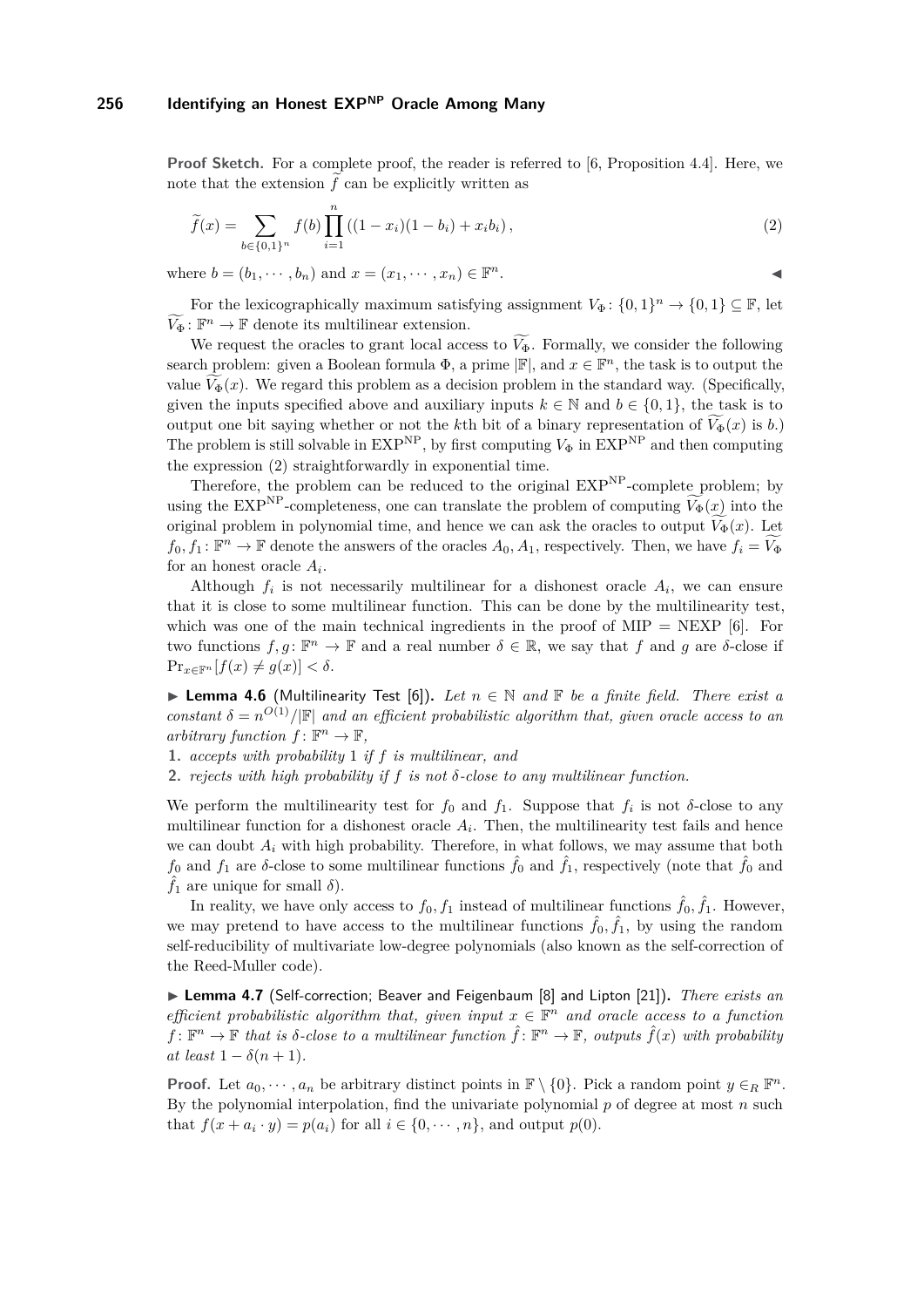Since  $x + a_i \cdot y$  is uniformly distributed on  $\mathbb{F}^n$  for any fixed  $x$  and  $a_i \neq 0$ , it holds that  $\hat{f}(x + a_i \cdot y) = f(x + a_i \cdot y)$  with probability at least  $1 - \delta$ . By the union bound, we have  $p(a_i) = \hat{f}(x + a_i \cdot y)$  for each  $i \in \{0, \dots, n\}$  with probability at least  $1 - \delta(n+1)$ ; thus we have  $p(0) = \hat{f}(x)$  with probability at least  $1 - \delta(n+1)$ , because  $\hat{f}$  is a polynomial of total degree at most *n*.

 $\triangleright$  Remark 4.8. In the case of the proof of MIP = NEXP, the self-correcting algorithm was not needed; for the sum-check protocol, it is sufficient to evaluate a multilinear function  $\hat{f}_i$  on random points  $x \in_R \mathbb{F}^n$ , rather than fixed points. In contrast, we need to evaluate a multilinear function  $\hat{f}_i$  on points that are not uniformly distributed, during the binary search.

In the following, we pretend that the dishonest oracle  $A_i$  asserts that the satisfying assignment is  $\hat{f}_i|_{\{0,1\}^n}$ , instead of  $f_i|_{\{0,1\}^n}$ . (Note that it holds that  $f_i|_{\{0,1\}^n} = \hat{f}_i|_{\{0,1\}^n} = V_{\Phi}$ for the honest oracle  $A_i$ .)

### **Identifying the Larger Assignment**

We are now ready to describe how to identify the larger assignment. It is sufficient to show that we can find, with high probability, the lexicographically first index  $z \in \{0,1\}^n$  such that  $\hat{f}_0(z) \neq \hat{f}_1(z)$ .

First, we check if  $\hat{f}_0(b_{\text{in}}) = \hat{f}_1(b_{\text{in}})$ : For each  $i \in \{0, 1\}$ , run the self-correcting algorithm for  $f_i$  to obtain  $\hat{f}_i(b_{\text{in}})$ . If  $\hat{f}_0(b_{\text{in}}) = \hat{f}_1(b_{\text{in}})$ , then output it (which is surely the correct answer since  $\hat{f}_i(b_{\text{in}}) = V_{\Phi}(b_{\text{in}})$  for the honest oracle  $A_i$ ) and halt. Otherwise, perform the binary search described below.

We compute the lexicographically first disagreement  $z = (z_1, \dots, z_n) \in \{0, 1\}^n$  one by one. For  $j := 1$  to *n*, repeat the following: Suppose that we have computed  $z_1, \dots, z_{j-1}$ . Pick a random point  $u = (u_{j+1}, \dots, u_n) \in_R \mathbb{F}^{n-j}$  uniformly at random. Define  $x :=$  $(z_1, \dots, z_{j-1}, 0, u_{j+1}, \dots, u_n) \in \mathbb{F}^n$ . For each  $i \in \{0, 1\}$ , use the self-correcting algorithm for  $f_i$  to obtain  $\hat{f}_i(x)$ . If  $\hat{f}_0(x) \neq \hat{f}_1(x)$ , then set  $z_i := 0$ ; else, set  $z_i := 1$ .

► Claim 4.9. Assume that  $\hat{f}_0(b_{\text{in}}) \neq \hat{f}_1(b_{\text{in}})$ . Let  $z \in \{0,1\}^n$  denote the lexicographically first index such that  $\hat{f}_0(z) \neq \hat{f}_1(z)$ . Then, the binary search described above correctly computes *z* with probability at least  $1 - \delta n(n+1) - \frac{n^2}{|\mathbb{F}|}.$ 

In particular, by setting  $\mathbb{F}$  arge enough, we can compute *z* with high probability.

**Proof.** Let  $j \in \{1, \dots, n\}$ . Consider the *j*th iteration and assume that we have computed *z*<sub>1</sub>, · · · *, z*<sub>*j*−1</sub> correctly. For each  $i \in \{0, 1\}$ , let  $f_i'$ :  $\mathbb{F}^{n-j} \to \mathbb{F}$  be the multilinear function such that

$$
f'_{i}(t_{j+1},\cdots,t_n)=\hat{f}_{i}(z_1,\cdots,z_{j-1},0,t_{j+1},\cdots,t_n),
$$

for any  $(t_{j+1}, \dots, t_n) \in \mathbb{F}^{n-j}$ . (The binary search tries to check if  $f'_0 \neq f'_1$  by the polynomial identity testing, and sets  $z_j := 0$  if and only if  $f'_0 \neq f'_1$ .

If  $z_j = 0$ , then we have  $f'_0 \neq f'_1$  because  $f'_0(z_{j+1}, \dots, z_n) \neq f'_1(z_{j+1}, \dots, z_n)$ . The probability that the self-correcting algorithm outputs  $f_i(x)$  correctly is at least  $1 - \delta(n + 1)$ for a dishonest oracle  $A_i$ . By the Schwartz-Zippel lemma, the probability that  $f'_0(u) \neq f'_1(u)$ for a random point  $u \in_R \mathbb{F}^{n-j}$  is at least  $1 - \frac{n-j}{|\mathbb{F}|} \geq 1 - \frac{n}{|\mathbb{F}|}$ . Therefore, the algorithm sets  $z_j := 0$  correctly with probability at least  $1 - \delta(n+1) - \frac{n}{|\mathbb{F}|}$ .

If  $z_j = 1$ , then it follows from the minimality of *z* that  $f'_0(t) = f'_1(t)$  for every  $t \in \{0, 1\}^{n-j}$ . Since  $f'_0$  and  $f'_1$  are multilinear, we have  $f'_0 = f'_1$  by the uniqueness of the multilinear extension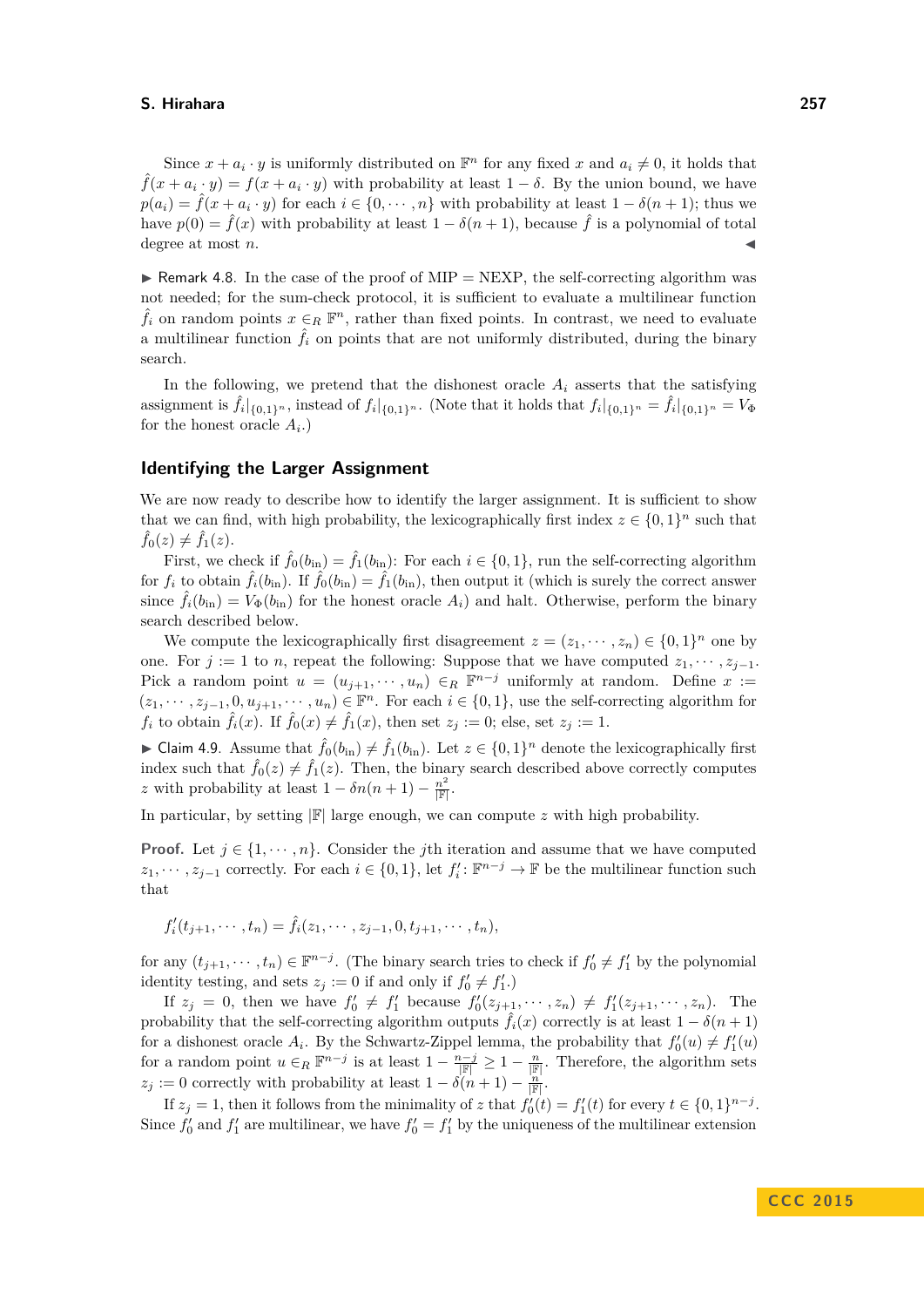(Proposition [4.5\)](#page-11-0) and hence  $f'_{0}(u) = f'_{1}(u)$  holds for any  $u \in \mathbb{F}^{n-j}$ . Therefore, since the self-correcting algorithm outputs  $\hat{f}_i(x)$  with probability at least  $1 - \delta(n+1)$ , the algorithm sets  $z_i := 1$  correctly with probability at least  $1 - \delta(n+1)$ .

Overall, the algorithm computes *z* correctly with probability at least

$$
\left(1 - \delta(n+1) - \frac{n}{|\mathbb{F}|}\right)^n \ge 1 - \delta n(n+1) - \frac{n^2}{|\mathbb{F}|}.
$$

We have computed the lexicographically first disagreement  $z \in \{0,1\}$  such that  $\hat{f}_0(z) \neq$  $\hat{f}_1(z)$ . Run the self-correcting algorithm to obtain  $\hat{f}_0(z)$  and  $\hat{f}_1(z)$ . Without loss of generality (by swapping the oracles if  $\hat{f}_0(z) > \hat{f}_1(z)$ ), we may assume that  $\hat{f}_0(z) < \hat{f}_1(z)$ .

Now we know, with high probability, that *A*<sup>1</sup> asserts the larger (presumably satisfying) assignment  $\hat{f}_1|_{\{0,1\}^n}$ :  $\{0,1\}^n \to \mathbb{F}$ .

# **Verifying the Satisfiability**

All that remains is to verify that  $\hat{f}_1|_{\{0,1\}^n}$  satisfies  $F_{\Phi}$ , which can be done in the same way with a proof of  $MIP = NEXP$ . For completeness, we sketch a proof suggested in [\[6,](#page-18-1) Section 7.1] and observe that it can be done with the help of an  $\mathrm{EXP}^{\mathrm{NP}}$ -complete oracle.

Babai, Fortnow, Lund [\[6\]](#page-18-1) used the sum-check protocol [\[22\]](#page-19-0) to check whether or not an exponentially long assignment satisfies  $F_{\Phi}$ . Basically, checking if an assignment  $\hat{f}_1|_{\{0,1\}^n}$ .  $\{0,1\}^n \to \mathbb{F}$  satisfies a Boolean formula  $F_{\Phi}$  reduces to checking if some low-degree polynomials  $g: \mathbb{F}^l \to \mathbb{F}$  evaluate to 0 on  $\{0,1\}^l$ .

Let us arithmetize the Boolean formula  $\Phi$ :  $\{0,1\}^{m+3n+3} \to \{0,1\}$  to a low-degree polynomial  $\widetilde{\Phi}$ :  $\mathbb{F}^{m+3n+3} \to \mathbb{F}$  in the standard way, so that  $\Phi$  and  $\widetilde{\Phi}$  agree on  $\{0,1\}^{m+3n+3}$ (see [\[6,](#page-18-1) Section 3.1]). Define  $g^1$ :  $\mathbb{F}^{m+3n} \to \mathbb{F}$  and  $g^2$ :  $\mathbb{F}^n \to \mathbb{F}$  as

$$
g^{1}(w) := 1 - \widetilde{\Phi}\left(w, \hat{f}_{1}(b_{1}), \hat{f}_{1}(b_{2}), \hat{f}_{1}(b_{3})\right), \qquad (3)
$$

<span id="page-14-1"></span><span id="page-14-0"></span>
$$
g^{2}(b) := \hat{f}_{1}(b) \left(1 - \hat{f}_{1}(b)\right), \tag{4}
$$

where  $w = (y, (b_1, b_2, b_3)) \in \mathbb{F}^m \times (\mathbb{F}^n)^3$  and  $b \in \mathbb{F}^n$ . Note that since  $\hat{f}_1$  and  $\tilde{\Phi}$  are low-degree polynomials, so are  $g^1$  and  $g^2$ .

It is easy to see that  $g^1(w) = 0$  and  $g^2(b) = 0$  for any  $w \in \{0, 1\}^{m+3n}$  and  $b \in \{0, 1\}^n$  if and only if  $\hat{f}_1|_{\{0,1\}^n}$  is a satisfying assignment of  $F_\Phi$ . Indeed,  $g^2(b) = 0$  forces  $\hat{f}_1|_{\{0,1\}^n}$  to be a Boolean function (*i.e.*  $\hat{f}_1(b) \in \{0, 1\}$  for any  $b \in \{0, 1\}^n$ ), and  $g^1(w) = 0$  means that  $\Phi(w, \hat{f}_1(b_1), \hat{f}_1(b_2), \hat{f}_1(b_3))$  is true for any  $w \in \{0, 1\}^{m+3n}$ .

We note that, given a random point *w* or *b*, we can compute the value of  $g^1(w)$  or  $g^2(b)$ with high probability by substituting  $f_1$  for  $\hat{f}_1$  in [\(3\)](#page-14-0) or [\(4\)](#page-14-1) (*i.e.* we do not need to use the self-correcting algorithm); for a random point  $w \in R \mathbb{F}^{m+3n}$ , it holds that  $g^1(w)$  computed by substituting  $f_1$  in [\(3\)](#page-14-0) and  $g^1(w)$  are identical with probability at least  $1 - 3\delta$ .

Therefore, it is sufficient to show that we can check if each  $g \in \{g^1, g^2\}$  vanishes on  $\{0, 1\}^l$ , given access to a low-degree polynomial *g*. (Here,  $l := m + 3n$  if  $g = g<sup>1</sup>$  and  $l := n$  if  $g = g<sup>2</sup>$ .) There are several ways to verify that  $g: \mathbb{F}^l \to \mathbb{F}$  vanishes on  $\{0,1\}^l$ , including [\[6,](#page-18-1) Section 7.1] and [\[5,](#page-18-13) [15,](#page-18-14) [9\]](#page-18-15). Here, we follow the way of Feige, Goldwasser, Lovász, Safra, and Szegedy [\[15\]](#page-18-14).

We reduce a task of checking if  $g: \mathbb{F}^l \to \mathbb{F}$  vanishes on  $\{0,1\}^l$  to a task of checking if a sum is equal to 0, the latter of which can be verified by the sum-check protocol (see [\[15,](#page-18-14)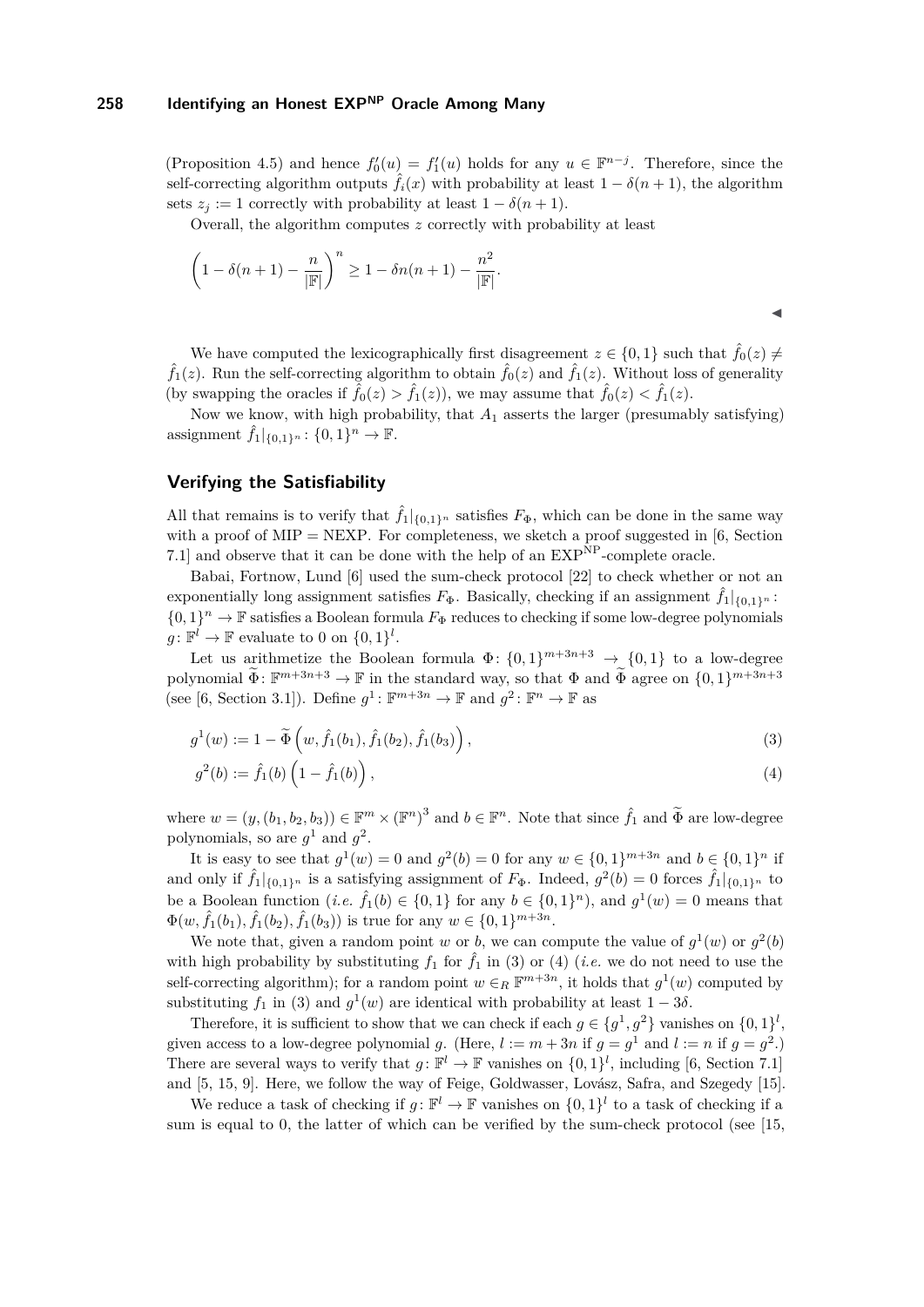Section 4.2.2] for more details): Pick a random point  $t = (t_1, \dots, t_l) \in_R \mathbb{F}^l$ . Consider the following sum:

<span id="page-15-1"></span>
$$
\sum_{w=(w_1,\dots,w_l)\in\{0,1\}^l} g(w) \prod_{\{i|w_i=1\}} t_i = \sum_{w\in\{0,1\}^l} g(w) \prod_{i\in\{1,\dots,l\}} (w_i t_i + 1 - w_i). \tag{5}
$$

If *g* vanishes on  $\{0,1\}^l$ , then this sum is equal to 0. Otherwise, regarding the left-hand side of [\(5\)](#page-15-1) as a multilinear function on variables  $t_1, \dots, t_l$ , the sum is not equal to 0 with probability at least  $1-\frac{l}{\mathbb{F}}$  by the Schwartz-Zippel lemma. Therefore, by defining a low-degree polynomial  $h_t \colon \mathbb{F}^l \to \mathbb{F}$  as  $h_t(w) := g(w) \prod_{i \in \{1, \dots, l\}} (w_i t_i + 1 - w_i)$  for any  $w \in \mathbb{F}^l$ , it is sufficient to check if the sum of  $h_t(w)$  over  $w \in \{0,1\}^l$  is equal to 0, which can be done by the sum-check protocol.

We describe the sum-check protocol briefly (see [\[6,](#page-18-1) Section 3.2] for a detailed description): In order to check if  $\sum_{w \in \{0,1\}^l} h_t(w) = 0$ , pick a random point  $r = (r_1, \dots, r_l) \in_R \mathbb{F}^l$ . Define a low-degree univariate polynomial  $g_i: \mathbb{F} \to \mathbb{F}$  for each  $i \in \{1, \dots, l\}$  as

$$
g_i(x) := \sum_{(w_{i+1},\dots,w_l)\in\{0,1\}^{l-i}} h_t(r_1,\dots,r_{i-1},x,w_{i+1},\dots,w_l)
$$

and  $g_0(x) := 0$ . We request the oracle  $A_1$  to reveal all the coefficients of the univariate polynomial  $g_i$  for all  $i \in \{1, \dots, l\}$ . We trust  $A_1$  if and only if  $g_{i-1}(r_{i-1}) = g_i(0) + g_i(1)$  for each  $i \in \{1, \dots, l\}$  (*the Consistency Test*) and  $g_l(r_l) = h_t(r)$  (*the Final Test*). Here, since *r* is a random point, we may evaluate  $h_t(r)$  by using  $f_1$  in place of  $\hat{f}_1$  in [\(3\)](#page-14-0) and [\(4\)](#page-14-1).

We claim that the complexity of the honest oracle to output  $g_i$  is bounded by  $\text{EXP}^{\text{NP}}$ . Consider the following search problem: given a Boolean formula  $\Phi$ , a prime  $|\mathbb{F}|$ , and  $r, t \in \mathbb{F}^l$ , the task is to output all the coefficients of  $g_i$  for all  $i \in \{1, \dots, l\}$  (which can be written in a binary representation of polynomial length), where  $V_{\Phi}$  is substituted for  $\hat{f}_1$  in [\(3\)](#page-14-0) and [\(4\)](#page-14-1). Regarding this problem as a decision problem, one can easily show that the problem is computable in EXP<sup>NP</sup>. Thus, we can request the oracle  $A_1$  to output  $g_i$ .

Finally, we conclude the proof by analyzing the correctness (assuming that the binary search succeeded):

- **1.** If  $A_1$  is honest, then  $\hat{f}_1 = f_1 = \widetilde{V}_{\Phi}$ . Thus, each  $g \in \{g^1, g^2\}$  vanishes on  $\{0, 1\}^l$ , and hence the sum  $(5)$  is 0; therefore, we can trust  $A_1$  with probability 1.
- **2.** If  $A_1$  is dishonest, then  $\hat{f}_1$  does not constitute a satisfying assignment of  $F_{\Phi}$ . (If it were a satisfying assignment, then  $\hat{f}_1|_{\{0,1\}^n}$  would be a satisfying assignment larger than  $\hat{f}_0|_{\{0,1\}^n} = V_{\Phi}$ .) Thus, for some  $g \in \{g^1, g^2\}$ , the sum [\(5\)](#page-15-1) is not 0 with probability at least  $1 - \frac{l}{\|\mathbb{F}|}$ .

Assume that the sum is not 0, and let  $d \in \mathbb{N}$  be an upper bound on the degree of the low-degree polynomial  $h_t$ . Suppose that the dishonest oracle claimed that  $g_i$  is  $g'_i$  for each  $i \in \{1, \dots, l\}$ . Assuming that the Consistency Tests pass (*i.e.*  $g'_{i-1}(r_{i-1}) = g'_{i}(0) + g'_{i}(1)$ for each  $i \in \{1, \dots, l\}$ , it holds that  $g'_l(r_l) \neq g_l(r_l) = h_t(r)$  with probability at least  $1 - \frac{dl}{\|\mathbf{F}\|}$ (see [\[6,](#page-18-1) Section 3.2]). The probability that  $h_t$  can be evaluated correctly on a random point  $r \in_R \mathbb{F}^l$  is at least  $1 - 3\delta$ . Thus, the Final Test  $(i.e. g'_l(r_l) = h_t(r))$  fails with probability at least  $1 - \frac{dl}{\|\mathbb{F}|} - 3\delta$ .

Overall, we can doubt  $A_1$  with probability at least  $1 - \frac{dl}{\mathbb{F}} - 3\delta - \frac{l}{\mathbb{F}}$ .

# <span id="page-15-0"></span>**5 Deterministic Selector**

This section is devoted to investigating a deterministic selector.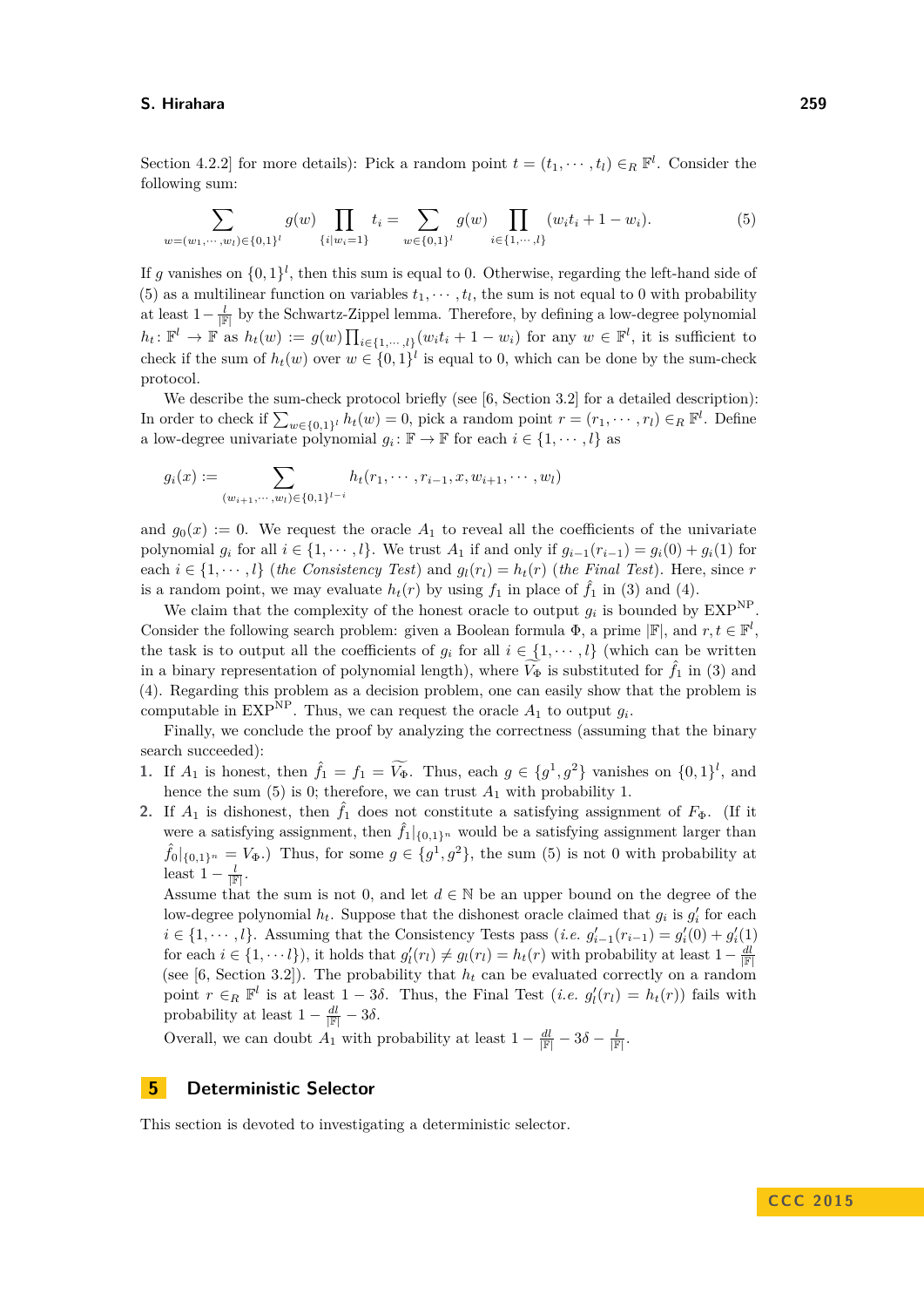To prove the existence of a deterministic selector for a PSPACE-complete language (Theorem [1.4,](#page-3-3) Part [1\)](#page-3-4), we show that a deterministic selector can be constructed based on downward self-reducibility:

#### ▶ **Theorem 5.1.** *Any downward self-reducible language has a deterministic selector.*

Since there exists a downward self-reducible PSPACE-complete language, we immediately obtain a deterministic selector for any PSPACE-complete language.

**Proof.** Let L be a downward self-reducible language. Namely, there exists a polynomial-time oracle machine *M* such that

- $M^{L}(x) = L(x)$  for any  $x \in \{0, 1\}^{*}$ , and
- *M* does not make any queries of length greater than or equal to  $|x|$ , on input  $x \in \{0,1\}^*$ .  $\blacksquare$

The idea is to keep a string *y* such that  $A_0(y) \neq A_1(y)$ , and to run  $M^{A_0}$  and  $M^{A_1}$ to obtain another string *q* of length less than |*y*| such that  $A_0(q) \neq A_1(q)$ . Consider the following algorithm: Given an input  $x \in \{0,1\}^*$  and two oracles  $A_0, A_1$ , if  $A_0(x) = A_1(x)$ then output it and halt. Else, let  $y := x$  and repeat the following: Compute  $M^{A_i}(y)$  for each  $i \in \{0,1\}$ . If  $M^{A_0}(y) = M^{A_1}(y) =: b$ , then we trust the oracle  $A_i$  such that  $A_i(y) = b$  and output  $A_i(x)$ . Otherwise, let *q* be the first query that  $M^{A_0}$  and  $M^{A_1}$  make on input *y* such that  $A_0(q) \neq A_1(q)$ . (There exists such a *q* because  $M^{A_0}(y) \neq M^{A_1}(y)$ ; moreover, it holds that  $|q| < |y|$  by the definition of downward self-reducibility.) Then, we update  $y := q$  and move on to the next iteration.

This algorithm runs in polynomial time, since |*y*| decreases in each repetition.

We claim the correctness of the algorithm. It is easy to see that  $A_0(y) \neq A_1(y)$  at the beginning of each repetition. Suppose that  $M^{A_0}(y) = M^{A_1}(y) =: b$ . Since  $A_0$  or  $A_1$  is equal to *L*, we have  $b = M^{A_0}(y) = M^{A_1}(y) = M^L(y) = L(y)$ , where the last equality holds by the definition of *M*. Moreover, there exists the unique  $i \in \{0,1\}$  such that  $A_i(y) = b$  because  $A_0$ and  $A_1$  disagree on *y*. Therefore,  $A_i$  is honest if and only if  $A_i(y) = b$  (=  $L(y)$ ).

Then, we claim that any language with a deterministic selector is in PSPACE (Theorem [1.4,](#page-3-3) Part [2\)](#page-3-5). We thereby prove that the supremum of the languages with a deterministic selector is PSPACE.

**Proof of Part [2](#page-3-5) of Theorem [1.4.](#page-3-3)** Let *L* be a language with a deterministic selector *S*.

The idea is to regard a computation of *S* as a game played between the NO player and the YES player (which correspond to two oracles  $A_0$  and  $A_1$ , respectively): On input  $x \in \{0,1\}^*$ , the YES player tries to convince the selector *S* that  $x \in L$ , whereas the NO player tries to convince *S* that  $x \notin L$ . The YES player chooses  $A_1 \subseteq \{0,1\}^*$  such that  $x \in A_1$ , and the NO player chooses  $A_0 \subseteq \{0,1\}^*$  such that  $x \notin A_0$ . Then, we simulate  $S^{A_0,A_1}(x)$ , and the YES player wins if and only if  $S^{A_0,A_1}(x) = 1$ .

It is easy to see that the YES player has a winning strategy if  $x \in L$ . Indeed, the YES player wins by setting  $A_1 = L$ ; similarly, if  $x \notin L$ , then the NO player wins by setting  $A_0 = L$ . Therefore, it is sufficient to show that we can compute the player that has a winning strategy in PSPACE.

We may restate the game as follows: Simulate *S* on input *x*. If *S* makes a query *x* to  $A_i$  ( $i \in \{0,1\}$ ), then answer it with *i*. If *S* makes a query  $q \neq x$ ) to the oracle  $A_0$ , then the NO player gives an arbitrary answer; similarly, if  $S$  makes a query to  $A_1$ , then the YES player gives an arbitrary answer. (However, we require the players to behave in a consistent way: if *S* makes the same query more than once, then a player must give the same answer that the player answered in the past.)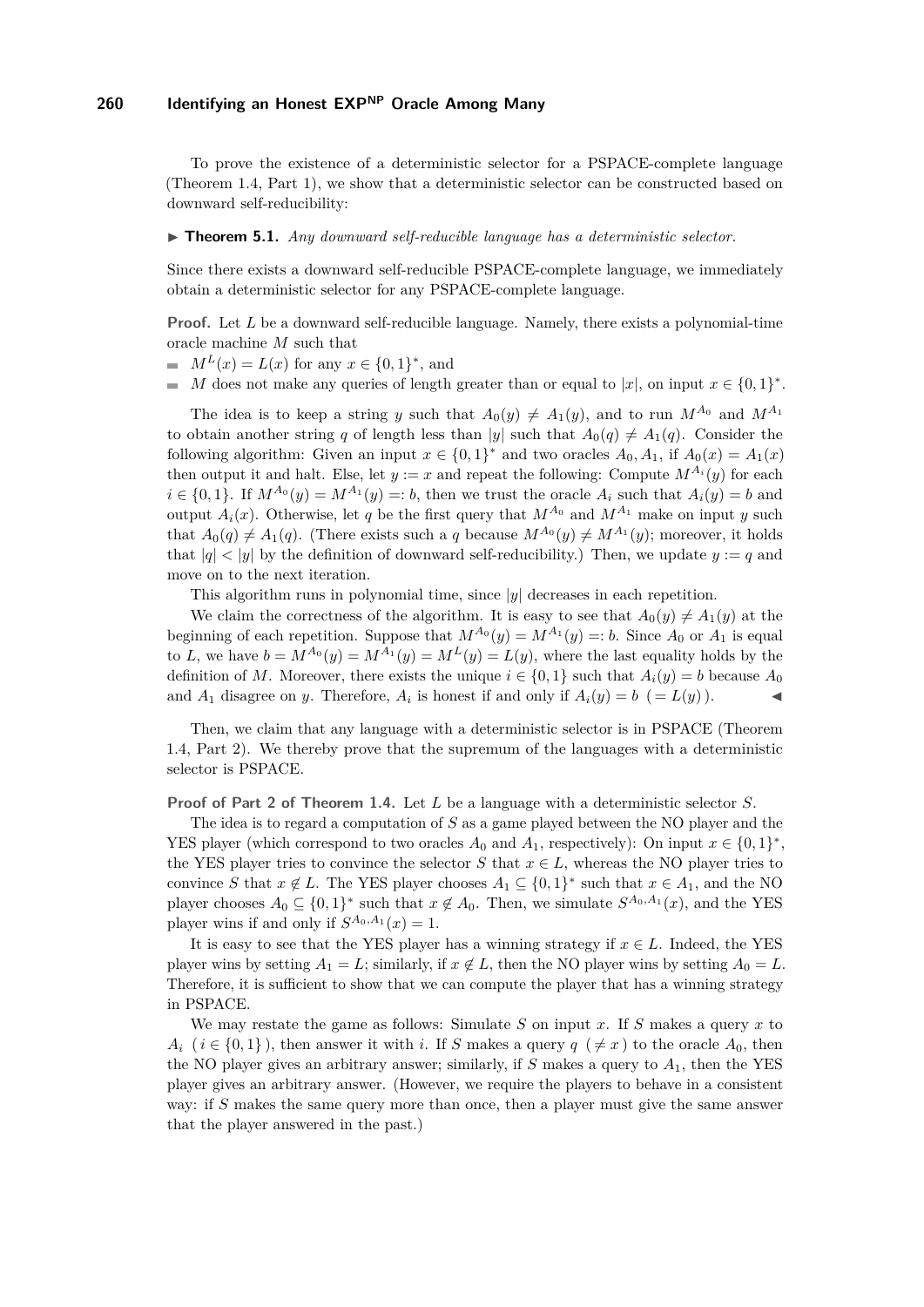Again, one can easily prove that the YES player has a winning strategy for this game if and only if  $x \in L$ .

Now we describe a polynomial-time alternating Turing machine that computes *L*: Simulate the game described above, while universally guessing the answers of the NO player and existentially guessing the answers of the YES player. Since a polynomial-time alternating machine can be simulated in PSPACE, it holds that  $L \in PSPACE$ .

### <span id="page-17-0"></span>**6 Random Strings vs. Randomized Computation**

In this section, we apply the notion of selector to the proof by Buhrman, Fortnow, Koucký, and Loff [\[11\]](#page-18-5). We thereby extend their result from  $\{ NP, P^{\#P}, PSPACE, EXP \}$  to any classes whose complete languages have a selector  $(e.g. \Sigma_i^p, \Pi_i^p, P^{HP}, PSPACE, EXP,$  and  $EXP^{NP}$ .

**► Theorem 6.1** (Extended Theorem 15 of [\[11\]](#page-18-5)). Let  $\alpha$ :  $\{0\}^* \to \{0,1\}^*$  be a length preserving *function,*  $c > 0$  *be a constant such that*  $\alpha(0^n) \notin$  i.o-EXP/n –  $c \log n$ *, and* C *be a complexity class such that there is a selector for some paddable* C-complete language L. If  $L \in P/\alpha(0^{n^d})$ *for some*  $d > 0$ *, then*  $C \subseteq BPP$ *.* 

**Proof.** Let *M* be a polynomial-time machine such that  $L(x) = M\left(x, \alpha(0^{|x|^d})\right)$ , and  $G_n \subseteq$ 

 $\{0,1\}^{n^d}$  be the set of "good" advice:

 $G_n := \{ r \in \{0,1\}^n \mid \forall x \in \{0,1\}^n, L(x) = M(x,r) \}.$ 

Buhrman *et al.* [\[11\]](#page-18-5) showed that  $|G_n| \geq 2^{n^d}/n^{cd}$  by exploiting the high nonuniform complexity of advice  $\alpha(0^{n^d})$ .

As with Theorem [2.8,](#page-6-2) there exist a polynomial *l* and a selector *S* that identifies an honest oracle among  $m := 2l(n)^{cd}$  oracles with probability at least  $\frac{5}{6}$ , and makes only queries of length exactly  $l(n)$  on inputs of length *n*.

Consider the following probabilistic algorithm: On input  $x \in \{0,1\}^n$ , let *l* denote  $l(n)$ . We pick *m* random strings  $r_1, \dots, r_m \in_R \{0,1\}^{l^d}$  uniformly at random, and define oracles  $A_i(q) = M(q, r_i)$ , for any  $i \in \{1, \dots, m\}$  and for any  $q \in \{0, 1\}^l$ . We simulate *S* on input *x*, answering its queries  $q \in \{0,1\}^l$  to  $A_i$  by computing  $M(q, r_i)$ .

The probability that we fail to pick any "good" advice, namely  $r_i \notin G_l$  for all *i*, is  $(1-|G_l|)^{2l^{cd}} \leq e^{-2l^{cd}/l^{cd}} < \frac{1}{6}$ . Thus, we can output the correct answer with probability at  $\frac{2}{3}$  $\blacksquare$  overall.

# <span id="page-17-1"></span>**7 Concluding Remarks**

We state some open problems and possible directions for future work:

- Do there exist selectors for NEXP-complete languages or promise- $S_2^{\exp}$ -complete languages? In particular, it is interesting to close the gap between  $\text{EXP}^{\text{NP}}$  and  $\text{S}_2^{\text{exp}}$ : although these classes seem "close" in some sense,  $EXP<sup>NP</sup>$  and  $S<sub>2</sub><sup>exp</sup>$  are very different in the known relationship with BPP; it is a notorious open problem whether BPP  $\neq$  EXP<sup>NP</sup>, whereas one can prove  $BPP \neq S_2^{\exp}$ .
- We proved that a property of removing short advice can be captured by the notion of  $\sim$ selector. What about a property of removing advice of polynomial length?
- The result of  $MIP = NEXP$  was "scaled-down" to obtain the relationship with hardness  $\sim$ of approximating cliques [\[15\]](#page-18-14), and eventually the PCP theorem [\[4,](#page-18-16) [3\]](#page-18-17) was established. Can we obtain such interesting applications of selectors, by scaling down the selector for  $EXP<sup>NP</sup>$ -complete languages?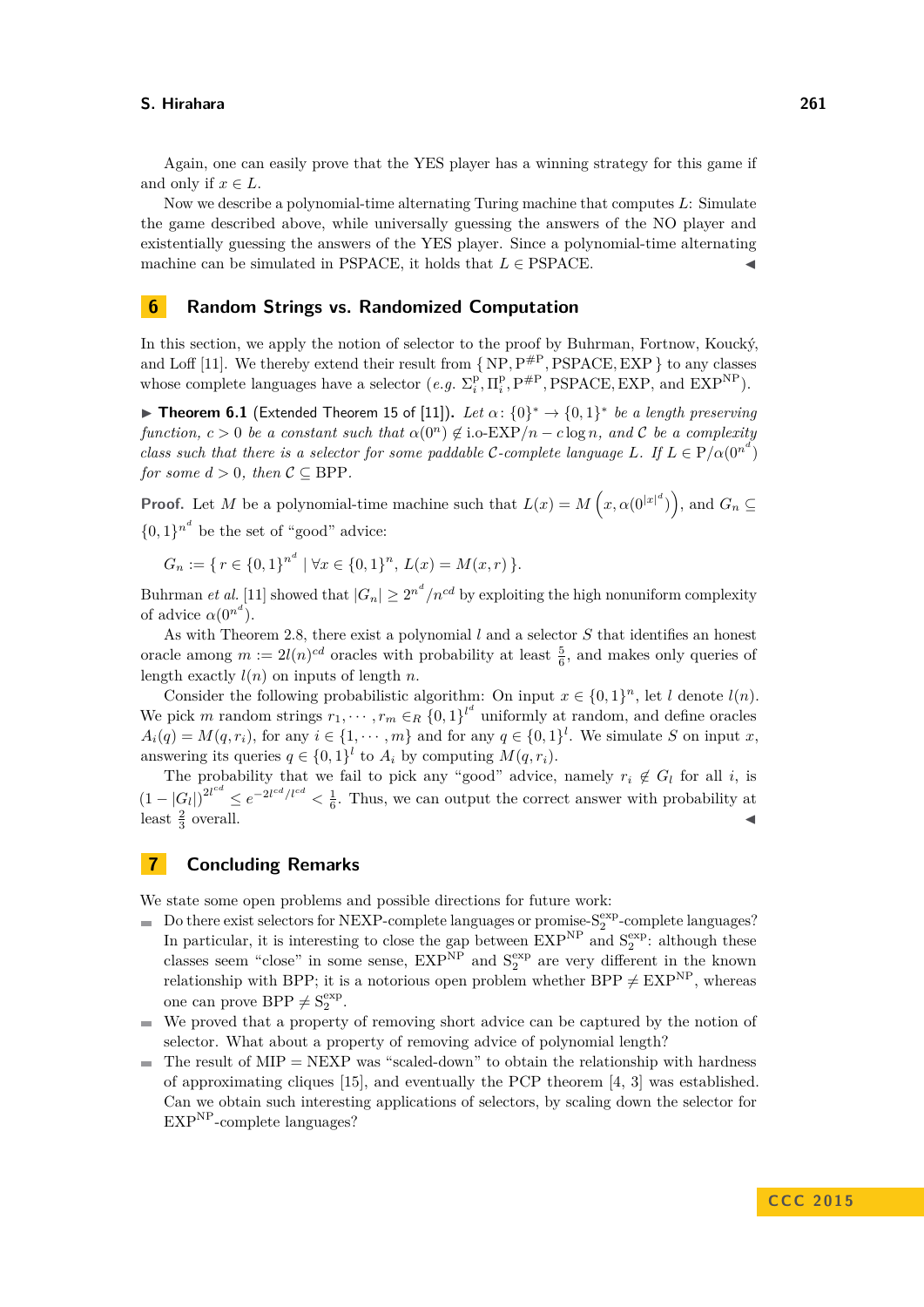**Acknowledgements.** I greatly appreciate Hiroshi Imai's advice and comments that significantly improved the presentation; I thank Akitoshi Kawamura for many useful discussions; I am deeply grateful to Lance Fortnow and the anonymous CCC reviewers for very helpful comments that made the paper more understandable; and I would like to thank the reviewer for suggesting the title.

#### **References**

- <span id="page-18-7"></span>**1** Scott Aaronson and Avi Wigderson. Algebrization: A new barrier in complexity theory. *ACM Trans. Comput. Theory*, 1(1):2:1–2:54, 2009.
- <span id="page-18-12"></span>**2** Sanjeev Arora and Boaz Barak. *Computational Complexity: A Modern Approach*. Cambridge University Press, 1st edition, 2009.
- <span id="page-18-17"></span>**3** Sanjeev Arora, Carsten Lund, Rajeev Motwani, Madhu Sudan, and Mario Szegedy. Proof verification and the hardness of approximation problems. *J. ACM*, 45(3):501–555, 1998.
- <span id="page-18-16"></span>**4** Sanjeev Arora and Shmuel Safra. Probabilistic checking of proofs: A new characterization of NP. *J. ACM*, 45(1):70–122, 1998.
- <span id="page-18-13"></span>**5** László Babai, Lance Fortnow, Leonid Levin, and Mario Szegedy. Checking computations in polylogarithmic time. In *Proceedings of the 23rd Annual ACM Symposium on Theory of Computing*, STOC'91, pages 21–32, 1991.
- <span id="page-18-1"></span>**6** László Babai, Lance Fortnow, and Carsten Lund. Non-deterministic exponential time has two-prover interactive protocols. *Comput. Complex.*, 1:3–40, 1991.
- <span id="page-18-3"></span>**7** Boaz Barak. A probabilistic-time hierarchy theorem for "slightly non-uniform" algorithms. In *Proceedings of the 6th International Workshop on Randomization and Approximation Techniques*, RANDOM'02, pages 194–208, 2002.
- <span id="page-18-6"></span>**8** Donald Beaver and Joan Feigenbaum. Hiding instances in multioracle queries. In *Proceedings of the 7th Annual Symposium on Theoretical Aspects of Computer Science*, STACS'90, pages 37–48, 1990.
- <span id="page-18-15"></span>**9** Eli Ben-Sasson and Madhu Sudan. Short PCPs with polylog query complexity. *SIAM J. Comput.*, 38(2):551–607, 2008.
- <span id="page-18-0"></span>**10** Manuel Blum and Sampath Kannan. Designing programs that check their work. *J. ACM*, 42(1):269–291, 1995.
- <span id="page-18-5"></span>**11** Harry Buhrman, Lance Fortnow, Michal Koucký, and Bruno Loff. Derandomizing from random strings. In *Proceedings of the 25th Annual Conference on Computational Complexity*, CCC'10, pages 58–63, 2010.
- <span id="page-18-4"></span>**12** Harry Buhrman, Lance Fortnow, and Rahul Santhanam. Unconditional lower bounds against advice. In *Proceedings of the 36th International Colloquium on Automata, Languages, and Programming*, ICALP'09, pages 195–209, 2009.
- <span id="page-18-11"></span>**13** Harry Buhrman and Steven Homer. Superpolynomial circuits, almost sparse oracles and the exponential hierarchy. In *Proceedings of the 12th Conference on Foundations of Software Technology and Theoretical Computer Science*, FSTTCS'92, pages 116–127, 1992.
- <span id="page-18-8"></span>**14** Jin-Yi Cai.  $S_2^p \subseteq \text{ZPP}^{\text{NP}}$ . *J. Comput. Syst. Sci.*, 73(1):25–35, 2007.
- <span id="page-18-14"></span>**15** Uriel Feige, Shafi Goldwasser, Laszlo Lovász, Shmuel Safra, and Mario Szegedy. Interactive proofs and the hardness of approximating cliques. *J. ACM*, 43(2):268–292, 1996.
- <span id="page-18-10"></span>**16** Lance Fortnow and Adam Klivans. NP with small advice. In *Proceedings of the 20th Annual Conference on Computational Complexity*, CCC'05, pages 228–234, 2005.
- <span id="page-18-2"></span>**17** Lance Fortnow, John Rompel, and Michael Sipser. On the power of multi-prover interactive protocols. *Theor. Comput. Sci.*, 134(2):545–557, 1994.
- <span id="page-18-9"></span>**18** Richard Karp and Richard Lipton. Turing machines that take advice. *Enseign. Math*, 28(2):191–209, 1982.